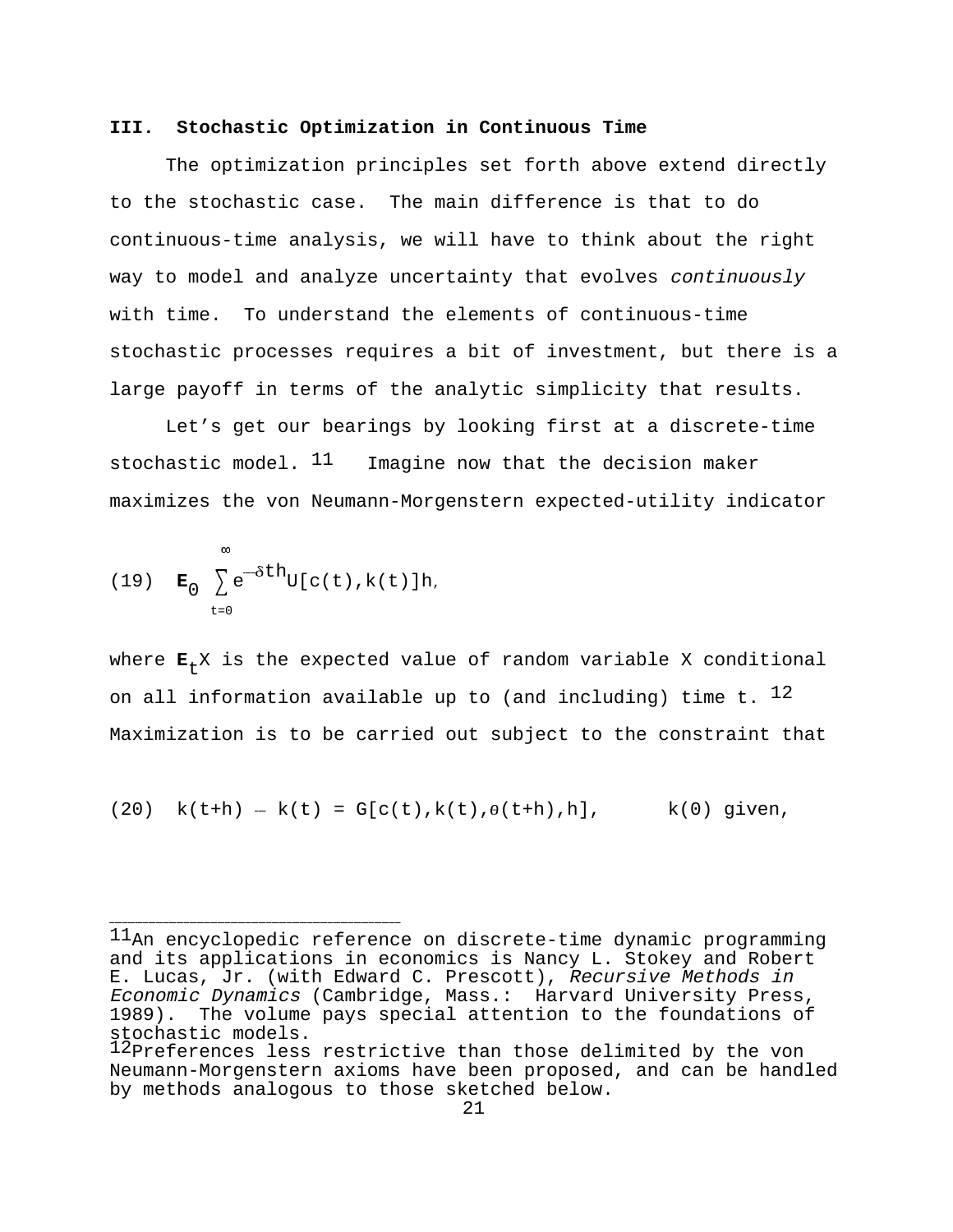where  ${(\theta(t))}_{t=-\infty}^{\infty}$  is a sequence of exogenous random variables with a known joint distribution, and such that only realizations up to and including  $\theta(t)$  are known at time t. For simplicity I will assume that the  $\theta$  process is first-order Markov, that is, that the joint distribution of  $\{\theta(\text{t+h}), \theta(\text{t+2h}), \dots\}$  conditional on  $\{\theta(t), \theta(t-h), \ldots\}$  depends only on  $\theta(t)$ . For example, the AR(1) process  $\theta(t) = \rho\theta(t-h) + v(t)$ , where  $v(t)$  is distributed independently of past  $\theta' s$ , has this first-order Markov property.

Constraint (20) differs from its deterministic version, (6), in that the time interval h appears as an argument of the transition function, but not necessarily as a multiplicative factor. Thus, (20) is somewhat more general than (6). The need for this generality arises because  $\theta(t+h)$  is meant to be "proportional" to h in a sense that will become clearer as we proceed.

Criterion (19) reflects inherent uncertainty in the realizations of  $c(t)$  and  $k(t)$  for  $t > 0$ . Unlike in the deterministic case, the object of individual choice is not a single path for the control variable c. Rather, it is a sequence of contingency plans for c. Now it becomes really essential to think in terms of a policy function mapping the "state" of the program to the optimal level of the control variable. The optimal policy function giving c\*(t) will not be a function of the state variable  $k(t)$  alone, as it was in the last section; rather, it will depend on  $k(t)$  and  $\theta(t)$ , because  $\theta(t)$  (thanks to the first-order Markov assumption) is the piece of current

22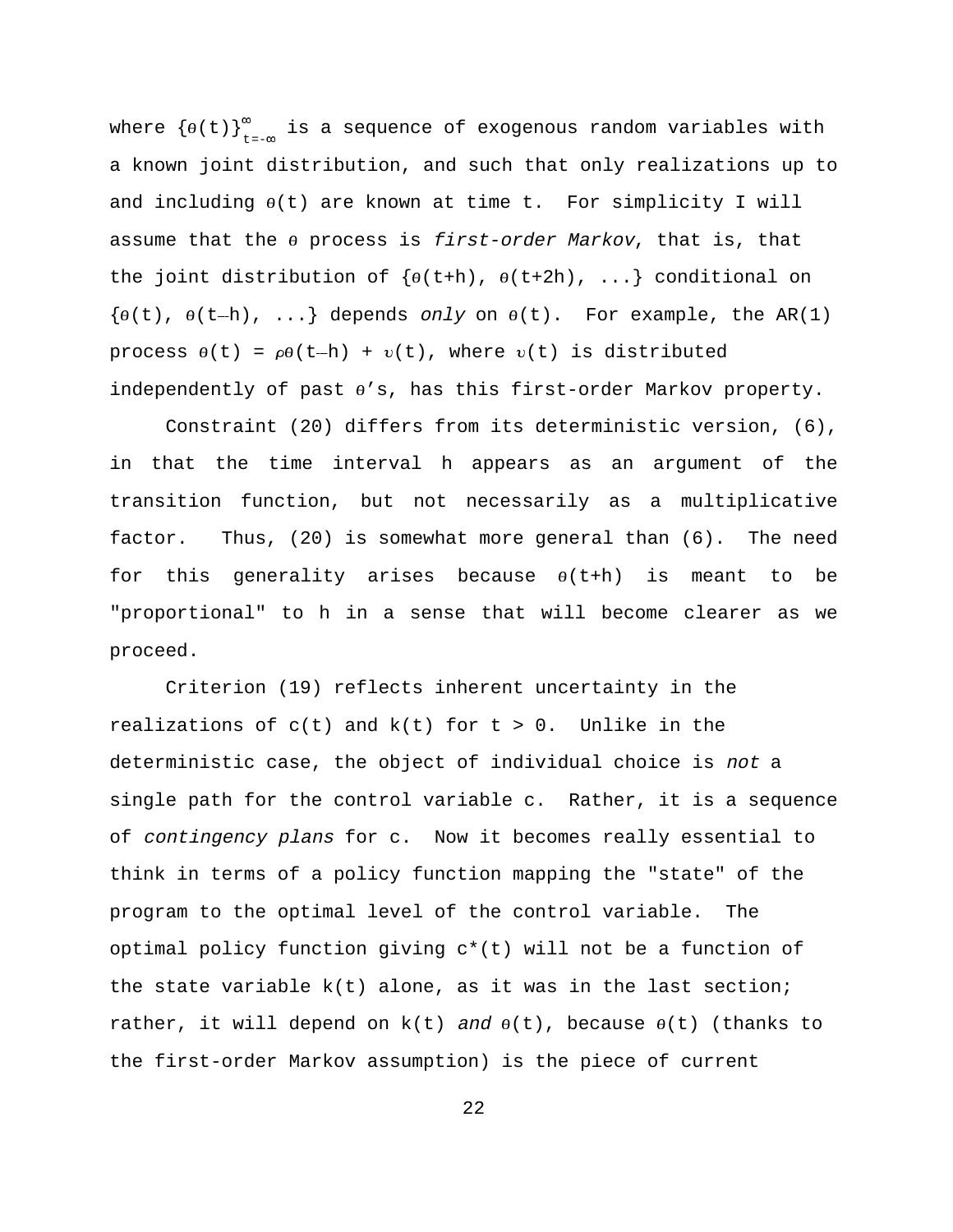information that helps forecast the future realizations  $\theta$ (t+h),  $\theta$ (t+2h), etc. Since k(t) and  $\theta$ (t) evolve stochastically, writing  $c^*(t) = c[k(t);\theta(t)]$  makes it clear that from the perspective of any time before t, c\*(t) will be a random variable, albeit one that depends in a very particular way on the realized values of  $k(t)$  and  $\theta(t)$ .

Bellman's principle continues to apply, however. To implement it, let us write the value function--again defined as the maximized value of  $(19)$ --as  $J[k(0); \theta(0)]$ . Notice that  $\theta(0)$ enters the value function for the same reason that  $\theta(t)$ influences  $c^*(t)$ . If  $\theta$  is a positive shock to capital productivity (for example), with  $\theta$  positively serially correlated, then a higher current value of  $\theta$  leads us to forecast higher  $\theta$ 's for the future. This higher expected path for  $\theta$  both raises raises expected lifetime utility and influences the optimal consumption choice.

In the present setting we write the Bellman equation as

(21) 
$$
J[k(t) \cdot \theta(t)] = \max_{c(t)} \left\{ U[c(t), k(t)]h + e^{-\delta h} E_t J[k(t+h) \cdot \theta(t+h)] \right\},
$$

where the maximization is done subject to (20). The rationale for this equation basically is the same as before. The contingent rules for  ${c(s)}_{s=t+1}^{\infty}$  that maximize  $\infty$  $\mathbf{E}_t \sum e^{-\delta S h} U(c(s),k(s))$ h subject to (20), given k(t) and the

 $s=t$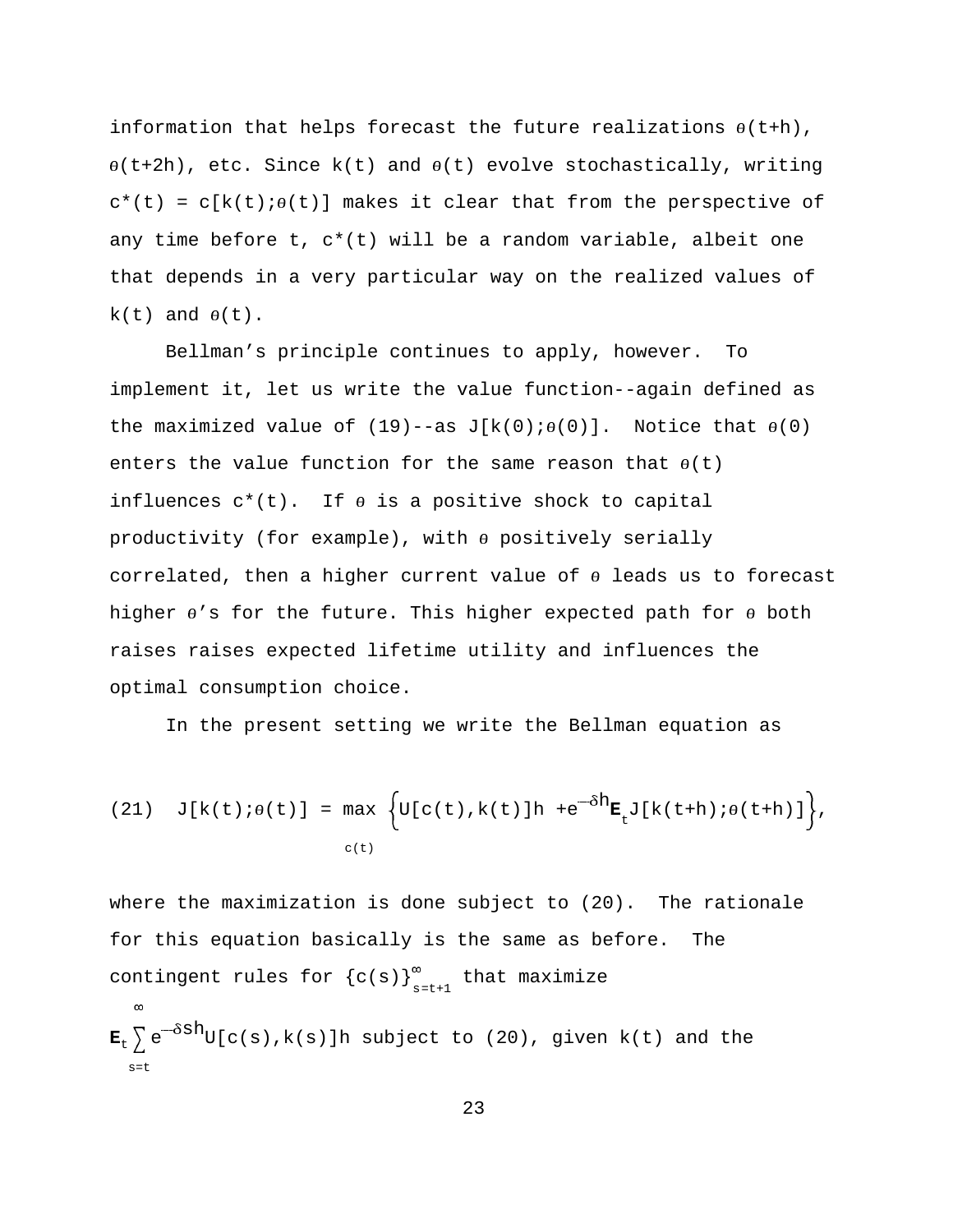optimal choice c\*(t), will also maximize

 $\infty$  $\mathbf{E}_t$   $\sum e^{-\delta S h} U(c(s),k(s))$ h subject to (20), given the probability  $s=t+1$ distribution for k(t+h) induced by c\*(t).

Equation (21) is the stochastic analogue of (7) for the case of first-order Markovian uncertainty. The equation is immediately useful for discrete-time analysis: just use (20) to eliminate k(t+h) from (21) and differentiate away. But our concern here is with continuous-time analysis. We would like to proceed as before, letting the market interval h go to zero in (21) and, hopefully, deriving some nice expression analogous to (9). Alas, life is not so easy. If you try to take the route just described, you will end up with an expression that looks like the expected value of

$$
\frac{\text{J}[k(t+h);\theta(t+h)] - \text{J}[k(t);\theta(t)]}{h}.
$$

This quotient need not, however, converge (as  $h \rightarrow 0$ ) to a welldefined random variable. One way to appreciate the contrast between the present setup and the usual setup of the calculus is as follows. Because  $J[k(t); \theta(t)]$  is a random variable, a plot of its realizations against time--a sample path--is unlikely to be differentiable. Even after time is carved up into very small intervals, the position of the sample path will change abruptly from period to period as new realizations occur. Thus, expressions like the quotient displayed above may have no well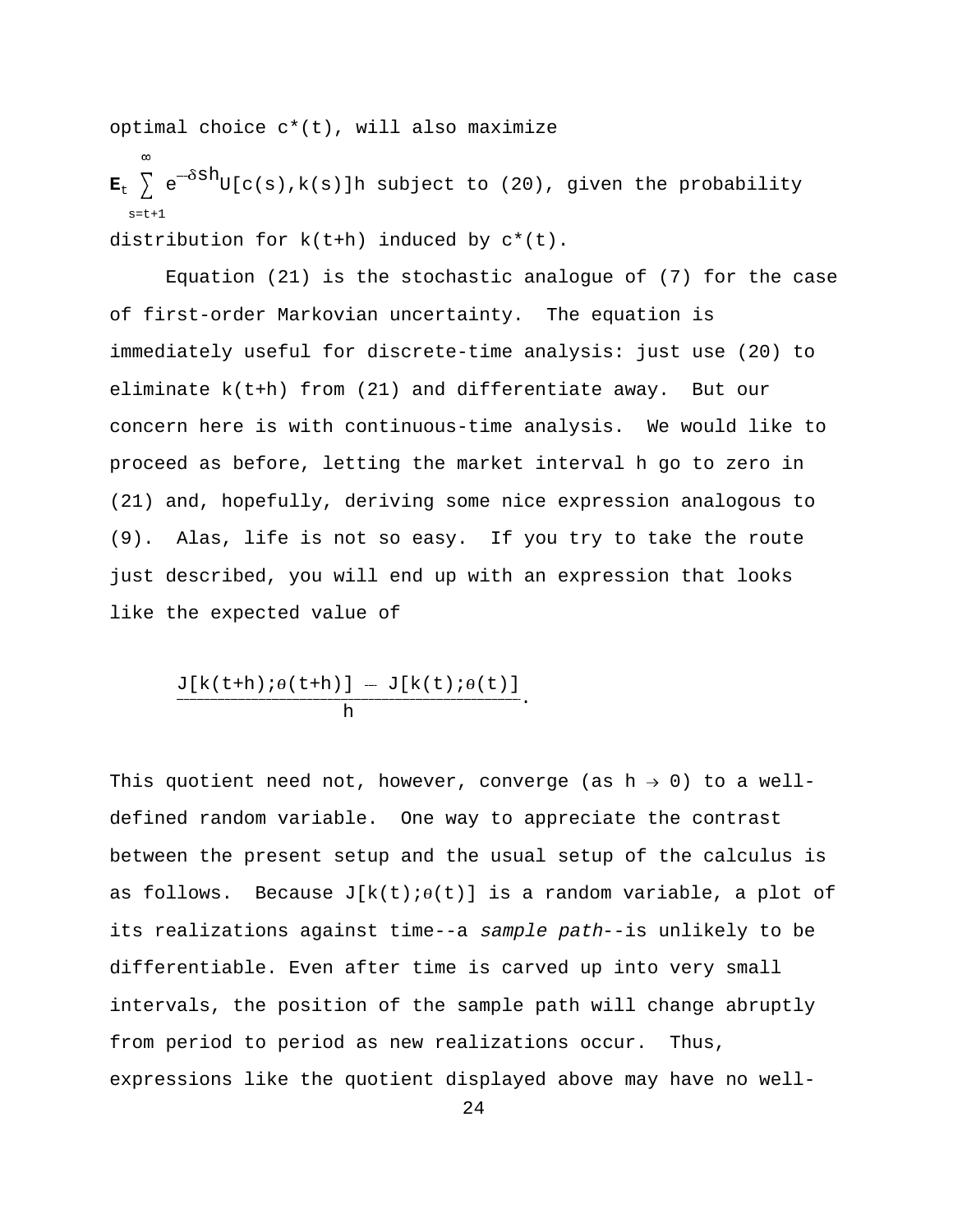defined limiting behavior as  $h \rightarrow 0$ . To proceed further we need a new mathematical theory that allows us to analyze infinitesimal changes in random variables. The stochastic calculus is designed to accomplish precisely this goal.

------------------------------------------------------------------------------------------------------------------------------------------------------------------------------------------------------------------------------------------------------------------------------------------------------------------------------------------------------------------------------------------------------

## **Stochastic Calculus**

Let X(t) be a random variable whose change between periods t - 1 and t,  $\Delta X(t) = X(t) - X(t - 1)$ , has mean  $\mu$  and variance  $\sigma^2$ . To simplify matters I'll assume that  $\Delta X(t)$  is normally distributed, although this is not at all necessary for the argument. 13

We are interested in the case where  $\Delta X(t)$ , the change in random variable X over the period of length 1 between  $t - 1$  and t, can be viewed as a sum (or integral) of very small (in the limit, infinitesimal) random changes. We would also like each of these changes, no matter how small, to have a normal distribution. Our method, as in the usual calculus, is to divide the time interval  $[t - 1, t]$  into small segments. But we need to be sure that no matter how finely we do the subdivision,  $\Delta X(t)$ , the sum of the smaller changes, remains  $N(\mu,\sigma^2)$ .

To begin, carve up the interval  $[t - 1, t]$  into n disjoint subintervals, each of length  $h = 1/n$ . For every  $i \in \{1, 2, ..., n\}$ ,

25

 $^{13}$ For a simplified yet rigorous exposition of these matters,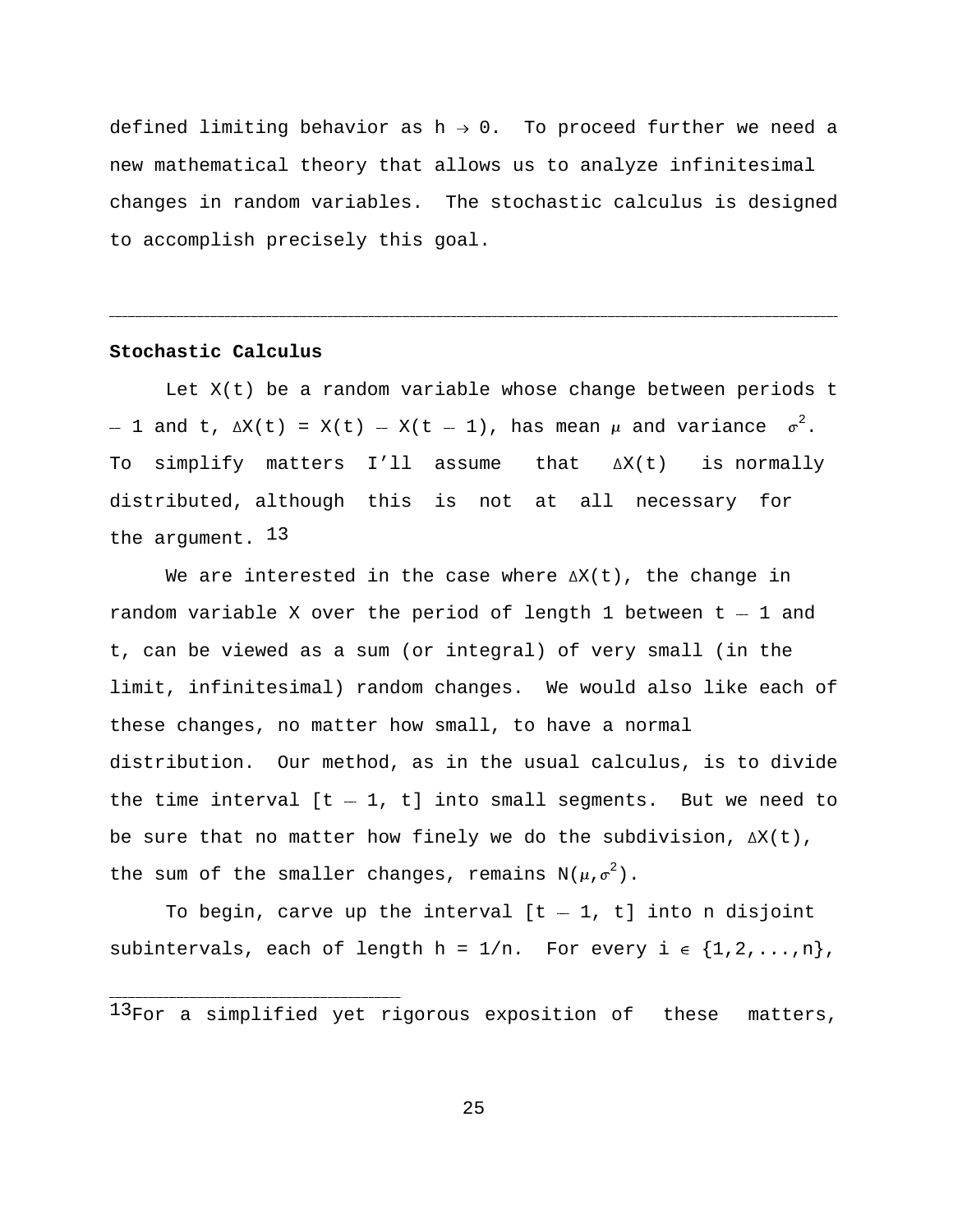let  $v(i)$  be a N(0,1) random variable with  $\mathbf{E}v(i)v(j) = 0$  for i  $\neq$ j. Suppose that  $\Delta X(t)$  can be written as

(22) 
$$
\Delta X(t) = \sum_{i=1}^{n} \mu h + \sigma h^{1/2} \nu(i)
$$

Then since nh =  $1$ , (22) is consistent with our initial hypothesis that  $\mathbf{E}\Delta X(t) = \mu$  and  $\mathbf{V}\Delta X(t) = \sigma^2$ . For example,

$$
\mathbf{V}\Delta X(t) = \sigma^2 \sum_{i=1}^{n} \sum_{j=1}^{n} \mathbf{E}\nu(i)\nu(j)/n = \sum_{i=1}^{n} \mathbf{E}\nu(i)^2/n = \sigma^2.
$$

Equation (22) expresses the finite change  $\Delta X(t)$  as the sum of tiny independent normal increments of the form  $\mu$ h +  $\sigma h^{1/2}\nu$ . It is customary to denote the limit of such an increment as  $h \rightarrow 0$  by  $\mu$ dt +  $\sigma$ dz, where for any instant  $\tau$ , dz( $\tau$ ) = lim<sub>h→0</sub>h<sup>1/2</sup> $\nu(\tau)$ . When this limit is well-defined, we say that X(t) follows the Gaussian diffusion process

$$
(23) dX(t) = \mu dt + \sigma dz(t),
$$

which means, in notation that is suggestive but that I will not attempt to define rigorously, that

$$
X(t) = X(\tau) + \mu(t-\tau) + \sigma \int_{\tau}^{t} dz(s) = X(\tau) + \mu(t-\tau) + \sigma[z(t)-z(\tau)]
$$

for all  $\tau \leq t$ . 14

 $14$ Again, see Merton, op. cit., for a more rigorous treatment. To make all this more plausible, you may want to write (22) (for our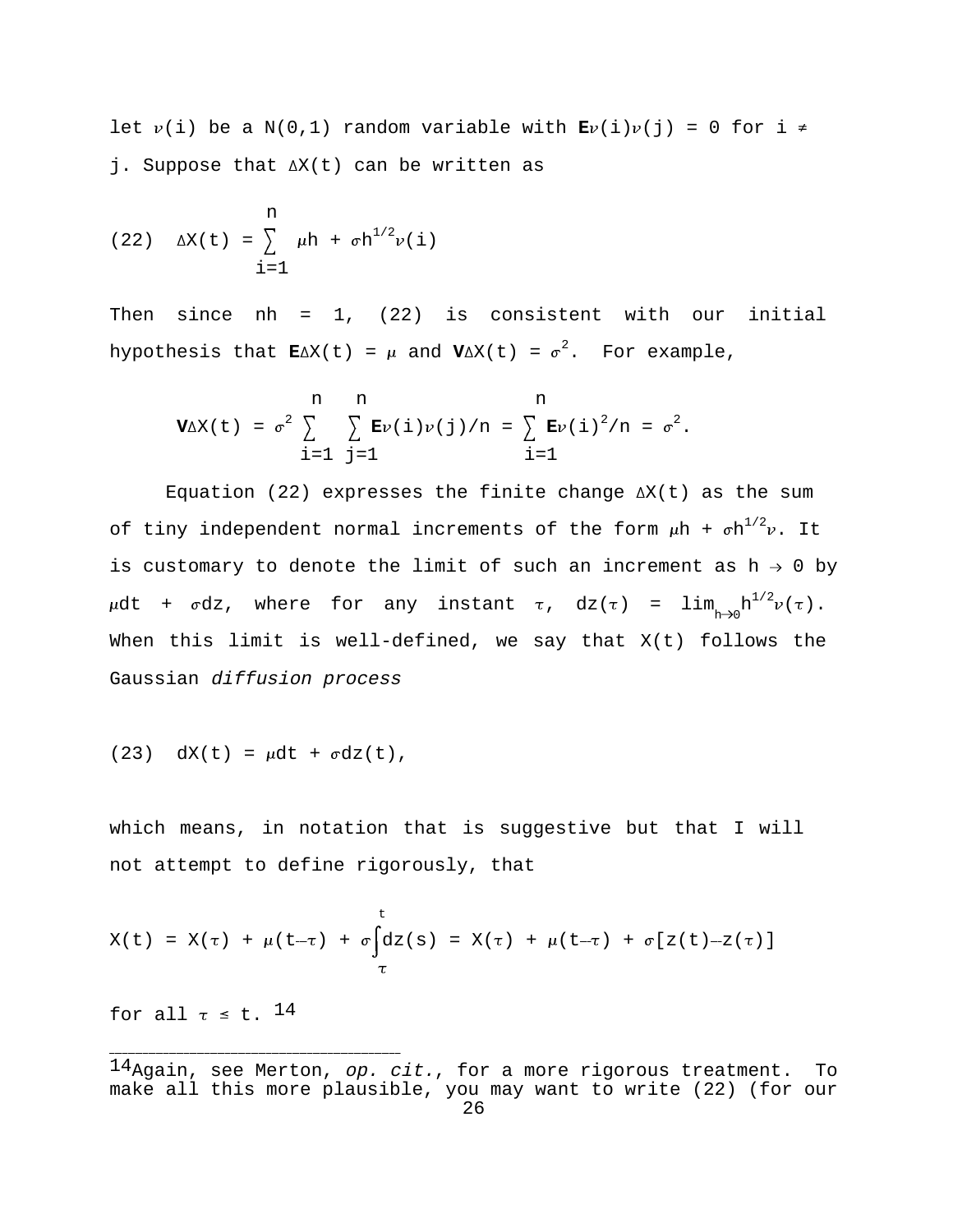Think of X(t) as following a continuous-time random walk with a predictable rate of drift  $\mu$  and an instantaneous rate of variance (variance per unit of time)  $\sigma^2$ . When  $\sigma = 0$ , we are back in the deterministic case and are therefore allowed to assert that  $X(t)$  has time derivative  $\mu$ :  $dX(t)/dt = \mu$ . But when  $\sigma > 0$ , X(t) has sample paths that are differentiable nowhere. So we use a notation, (23), that does not require us to "divide" random differences by dt. Because we are looking at arbitrarily small increments over arbitrarily small time intervals, however, the sample paths of X(t) are continuous.

Now that we have a sense of what (23) means, I point out that this process can be generalized while maintaining a Markovian setup in which today's X summarizes all information useful for forecasting future X's. For example, the process

$$
(24) \quad \mathrm{d}X = \mu(X,t) \mathrm{d}t + \sigma(X,t) \mathrm{d}z.
$$

----------------------------------------------------------------------------------------------------------------------------------------------------------- earlier case with  $\tau = t - 1$  as

$$
\Delta X(t) - \mu = \sum_{i=1}^{n} \nu(i) / \sqrt{n},
$$

where  $n = 1/h$  is the number of increments in  $[t - 1, t]$ . We know from the central-limit theorem that as  $n \rightarrow \infty$ , the right-hand side above is likely to approach a limiting normal distribution even if the  $v(i)'$ s aren't normal (so my assumptions above were stronger than necessary). Obviously, also,  $X(t) - X(t - h)$  will be normally distributed with variance  $h\sigma^2$  no matter how small h is. But  $X(t) - X(t - h)$  divided by h therefore explodes as  $h \rightarrow 0$ (its variance is  $\sigma^2/h$ ). This is why the sample paths of diffusion processes are not differentiable in the usual sense.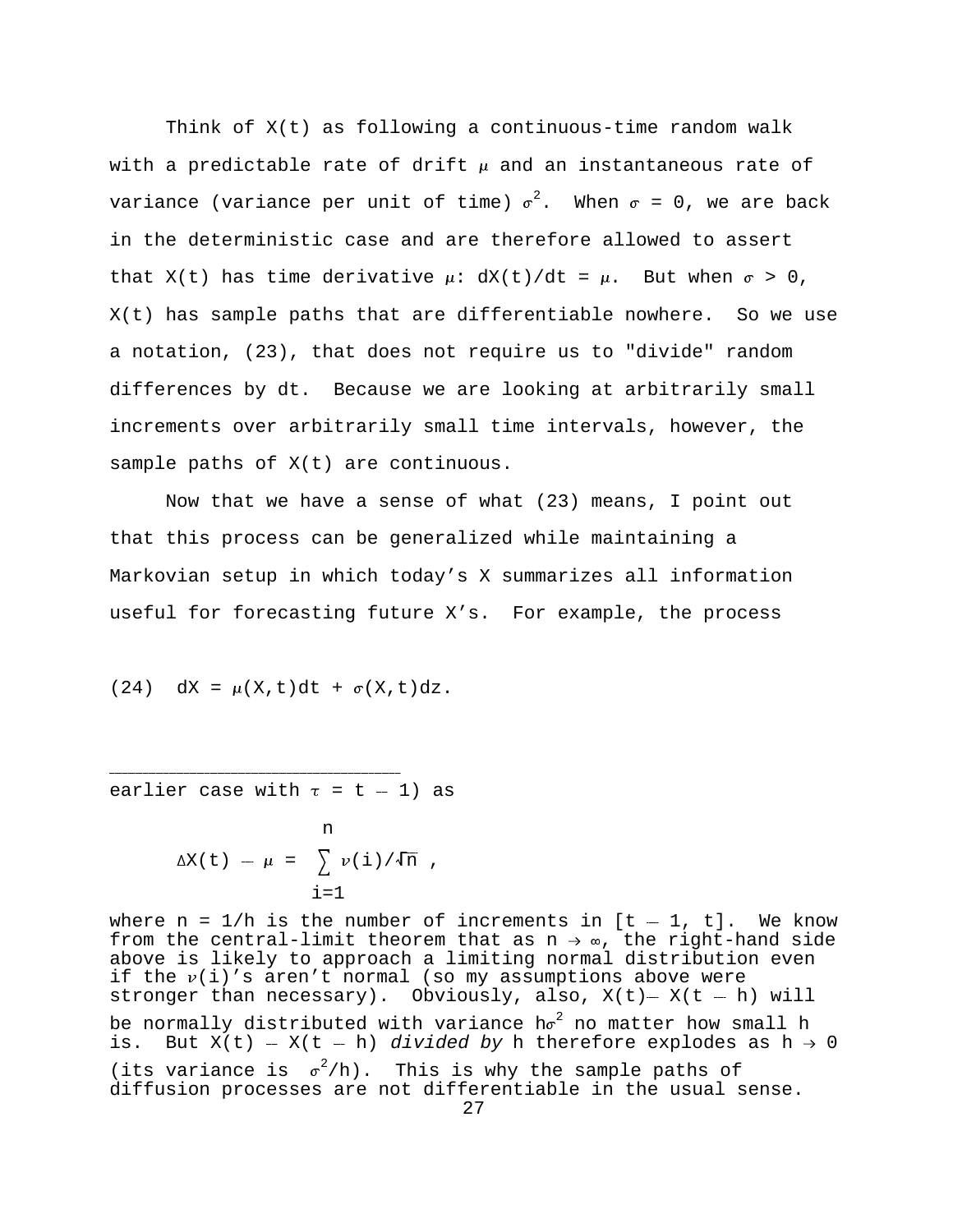allows the drift and variability of dX to be functions of the level of X(t) itself, which is known at time t, and of time.

There is a further set of results we'll need before tackling the one major theorem of stochastic analysis applied below, Ito's chain rule. We need to know the rules for multiplying stochastic differentials. We're familiar, from the usual differential calculus, with the idea that quantities of order dt are important, whereas quantities of order  $dt^{m}$ , m > 1, are not. For example, in calculating the derivative of the function  $y^2$ , we compute h<sup>-1</sup> times the limit of  $(y + h)^2 - y^2 = 2yh + h^2$  as  $h \to 0$ . The derivative is simply 2y, because the term  $h^2$  goes to zero even after division by h. The same principle will apply in stochastic calculus. Terms of order greater than h are discarded. In particular dt<sup>2</sup> = lim<sub>hdm</sub>n<sup>2</sup> will be set to zero, just as always.

What about something like the product dzdt? Since this is the limit of  $h^{3/2}v$  as  $h \rightarrow \infty$ , it shrinks faster than h and accordingly will be reckoned at zero:

 $(25)$  dzdt = 0.

------------------------------------------------------------------------------------------------------------------------------------------------------------

Finally, consider  $dz^2 = \lim_{h \to \infty} h v^2$ . This is of order h, and thus does not disappear as h gets very small. But the variance of this term can be shown to be  $2h^2$ , which is zero asymptotically.  $15$ 

 $^{15}$ To prove this, note that because  $\nu$  is N(0,1),  $\texttt{V}$ h $\nu^2$  =  $\texttt{E}(\texttt{h}\nu^2$  -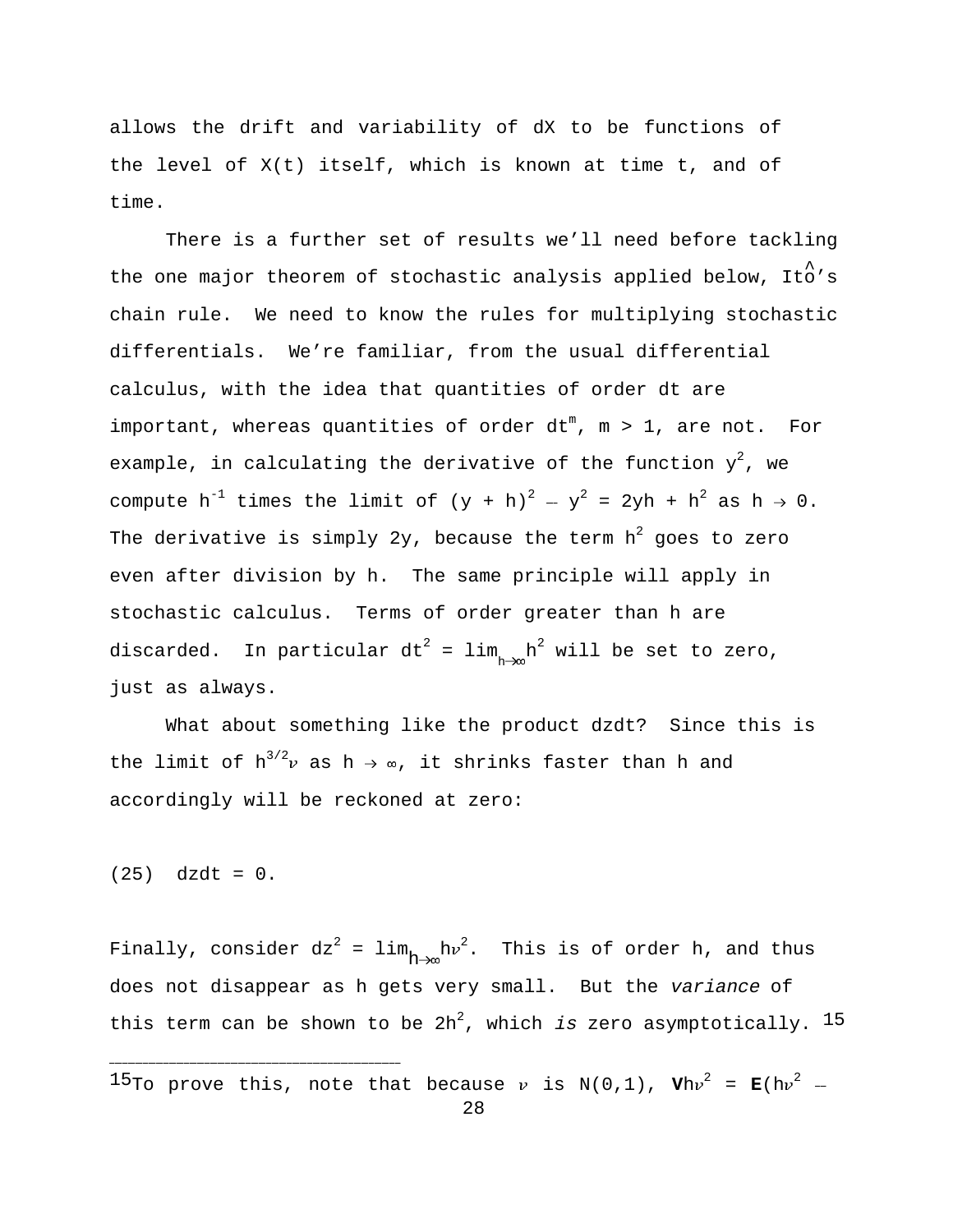By Chebyshev's inequality, hv<sup>2</sup> thus converges in probability to its expected value, h, as  $h \rightarrow 0$ , and so we write

 $(26)$  dz<sup>2</sup> = dt.

Let's turn now to Ito's famous lemma. Suppose that the random variable X(t) follows a diffusion process such as (24). The basic idea of Ito's Lemma is to help us compute the stochastic differential of the random variable  $f[X(t)]$ , where  $f(\cdot)$  is a differentiable function. If  $\sigma(X,t) = 0$ , then the chain rule of ordinary calculus gives us the answer: the change in  $f(X)$ over an infinitesimal time interval is given by  $df(X) = f'(X)dX =$  $f'(X)\mu(X,t)dt$ . If  $\sigma(X,t) \neq 0$  but  $f(\cdot)$  is linear, say  $f(X) = aX$ for some constant a, then the answer is also quite obvious: in this special case,  $df(X) = f'(X)dX = a\mu(X,t)dt + a\sigma(X,t)dz$ .

Even if  $f(\cdot)$  is nonlinear, however, there is often a simple answer to the question we've posed:

**Ito's Lemma.** Let  $X(t)$  follow a diffusion process, and let f:R  $\rightarrow$ R be twice continuously differentiable. The stochastic differential of f(X) is

(27) 
$$
df(x) = f'(x)dx + \frac{1}{2}f''(x)dx^2
$$
.

 $h)^2 = E(h^2v^4 - 2h^2v^2 + h^2) = 3h^2 - 2h^2 + h^2 = 2h^2$ . 29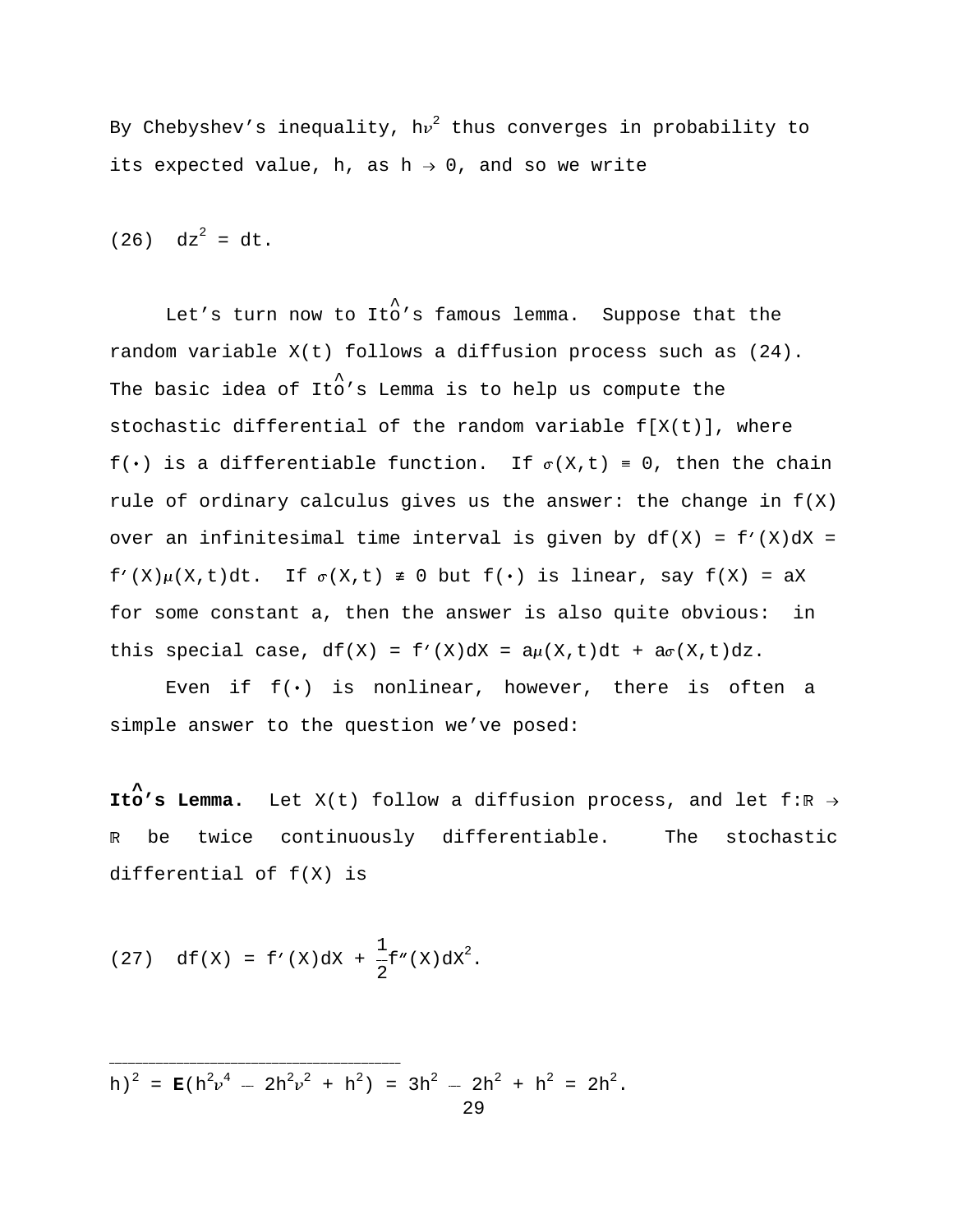Comment. If X follows the diffusion process (24), then, using rules (25) and (26) to compute  $dx^2$  in (27), we get

(28) 
$$
df(X) = [\mu(x, t) f'(X) + \frac{\sigma(X, t)^2}{2} f''(X)]dt + \sigma(X, t) f'(X)dz.
$$

You'll notice that (28) differs from the "naive" chain rule only in modifying the expected drift in f(X) by a term that depends on the curvature of  $f(\cdot)$ . If  $f''(X) > 0$  so that  $f(\cdot)$  is strictly convex, for example, (28) asserts that  $\mathbf{E}_t df(X) = \mathbf{E}_t [X(t+dt)]$   $f[X(t)]$  is greater than  $f'(X)\mu(X,t)dt = f'(X)\mathbf{E}_t dX = f[\mathbf{E}_t X(t+dt)]$  $-f[X(t)]$ . But anyone who remembers Jensen's Inequality knows that  $\mathbf{E}_{t}[X(t+dt)] \geq f[\mathbf{E}_{t}X(t+dt)]$  for convex  $f(\cdot)$ , and that the opposite inequality holds for concave  $f(\cdot)$ . So Ito's Lemma should not come as a surprise. 16

------------------------------------------------------------------------------------------------------------------------------------------------------------ 16In case you don't remember Jensen's Inequality, here's a quick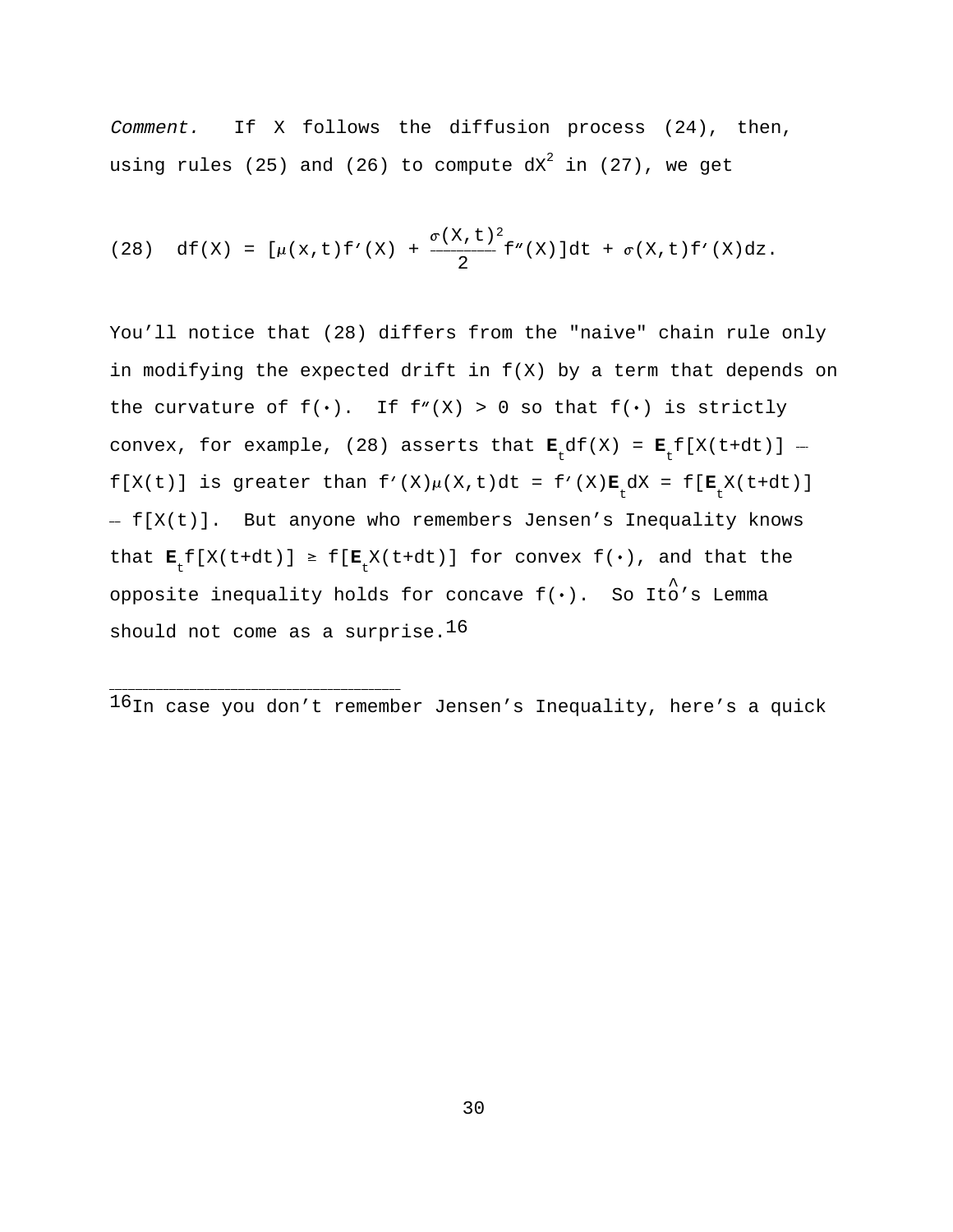^ ^ Motivation for Ito's Lemma. The proof of Ito's Lemma is quite subtle, so a heuristic motivation of this key result will have to suffice.  $17$  Once again I'll rely on a limit argument. For an interval length h, Taylor's theorem  $18$  implies that

$$
f[X(t+h)] - f[X(t)] = f'[X(t)][X(t+h) - X(t)] + \frac{1}{2}f''\{X(t) + \xi(h)[X(t+h) - X(t)]\}[X(t+h) - X(t)]^2,
$$

where  $\xi(h) \in [0,1]$ . It may look "obvious" to you that this converges to (27) as  $h \rightarrow 0$ . Beware. It turns out to be quite a chore to ensure that the right-hand side of this expression is well behaved as  $h \rightarrow 0$ , largely because of the complicated dependence of the term  $f''\{X(t) + \xi(h)[X(t+h) - X(t)]\}$  on h. Fortunately, as  $h \rightarrow 0$ , the randomness in this term does disappear quickly enough that we can safely equate it to f"[X(t)] in the limit. The result is (27). It should now be clear how one would

----------------------------------------------------------------------------------------------------------------------------------------------------------- sketch of a proof. Recall that a convex function has the property that  $\gamma f(X_1) + (1-\gamma) f(X_2) \geq f[\gamma X_1 + (1-\gamma)X_2] \quad \forall \gamma \in [0,1].$ It is easy to extend this to the proposition that  $\sum_{i=1}^{\infty} f(X_i) \geq$ i

 $f(\sum_{i=1}^{\infty} \pi_{i} X_{i})$  for  $(\pi_{1}, \ldots, \pi_{n})$  in the unit simplex. (Try it.) So for i finite discrete probability distributions we're done. (Obviously concave functions work the same way, with the inequalities reversed.) Now consider the case in which the random variable X has an arbitrary continuous density function  $\pi(X)$ . We can approximate **E**f(X) by sums of the form  $\sum f(X_i)\pi(X_i)$ h, each of which i must be at least as great as  $f[\sum_{i} x_{i} \pi(X_{i})h]$  if we choose the

<sup>17</sup>For Taylor's theorem with remainder, see any good calculus text.

31

i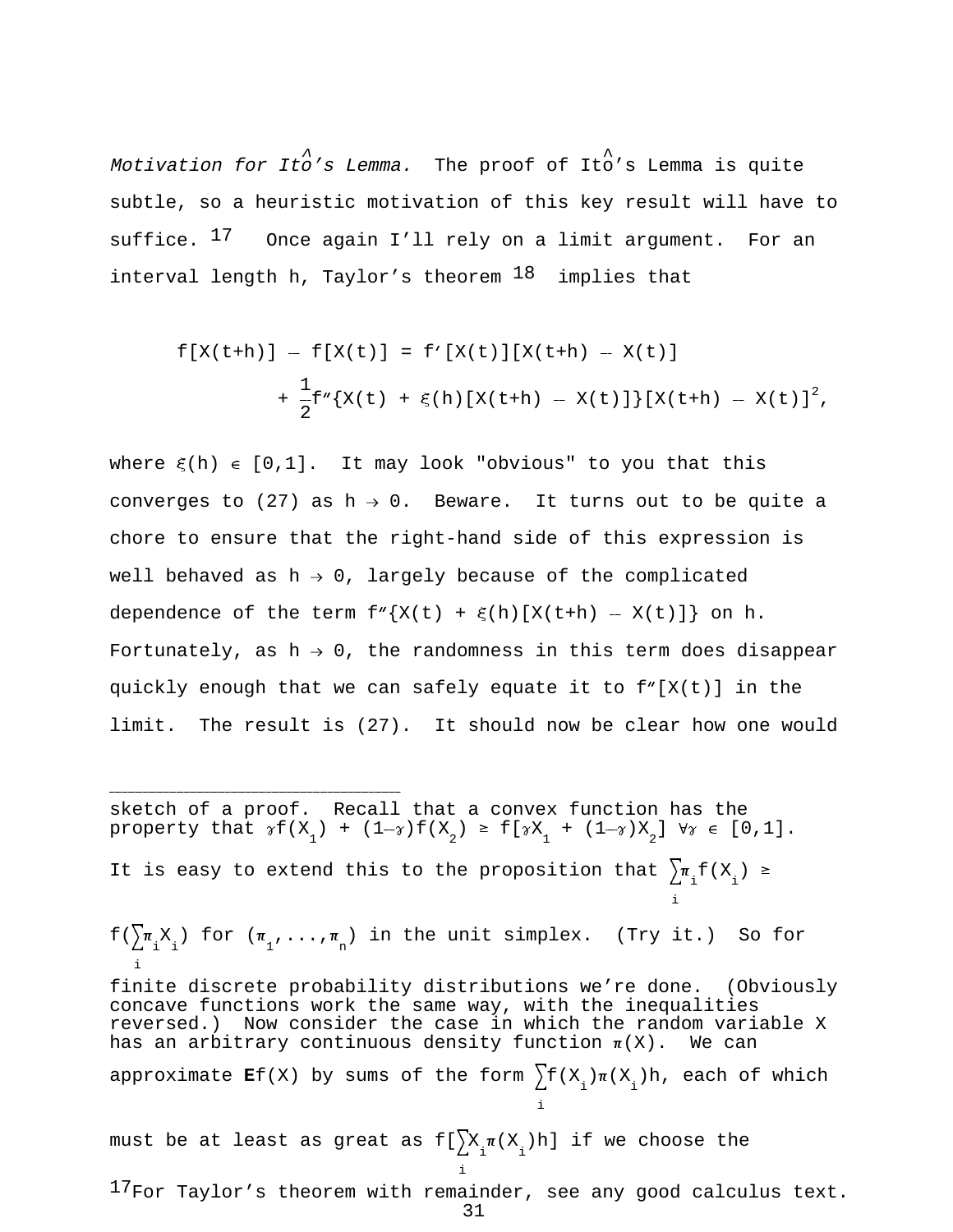motivate a multivariate version of Ito's Lemma using the multivariate Taylor expansion.

The preceding digression on stochastic calculus has equipped us to answer the question raised at the outset: What is the continuous-time analogue of (21), the stochastic Bellman equation?

------------------------------------------------------------------------------------------------------------------------------------------------------------------------------------------------------------------------------------------------------------------------------------------------------------------------------------------------------------------------------------------------------

To make matters as simple as possible, in analogy with section II's time-stationary setup, I'll assume that  $\theta$ (t+h)  $= X(t+h) - X(t)$ , where  $X(t)$  follows the simple diffusion process (23),  $dx = rdt + \sigma dz$ , for constant r and  $\sigma$ . Under this assumption  $\mathbf{E}_{\mu} \theta(t+h)$  = rh always, so knowledge of  $\theta(t)$  gives us no information about future values of  $\theta$ . Thus the value function depends on the state variable k alone. Now (21) becomes

(29) 
$$
J[k(t)] = \max_{c(t)} \left\{ U[c(t), k(t)]h + e^{-\delta h} \mathbf{E}_t J[k(t+h)] \right\}.
$$

Let's carry on by adapting the last section's strategy of subtracting J[k(t)] from both sides of (21) and replacing  $e^{-\delta h}$  by  $1 - \delta h$ . (We now know we can safely ignore the terms in  $h^{m}$  for m  $\geq$  2.) The result is

$$
0 = \max_{c(t)} \Biggl\{ U[c(t),k(t)]h + \mathbf{E}_t J[k(t+h)] - J[k(t)] - \delta \mathbf{E}_t J[k(t+h)]h \Biggr\}.
$$

Now let  $h \to 0$ . According to (20), dk = G(c,k,dX,dt), and I assume that this transition equation defines a diffusion process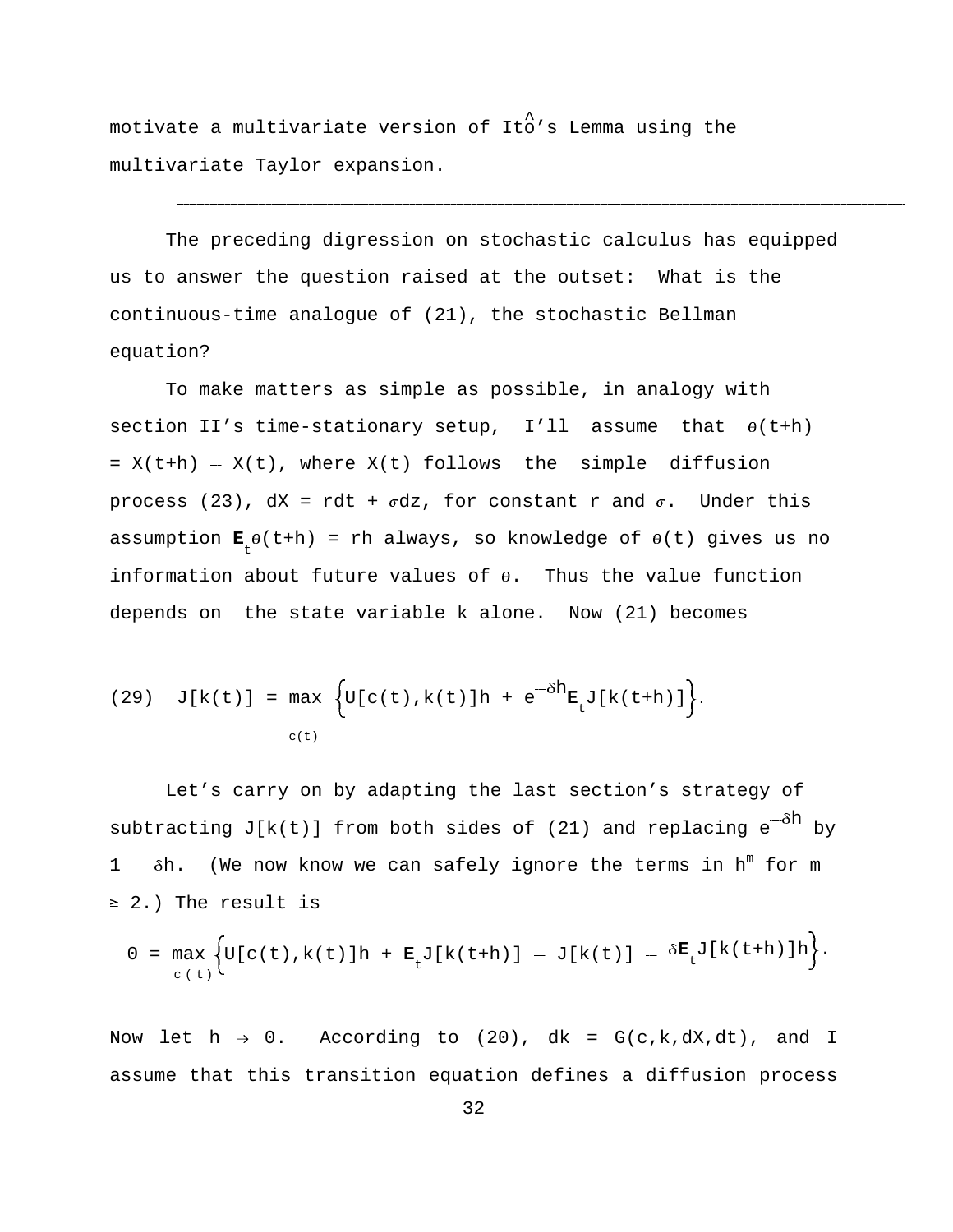^ for k. Ito's Lemma then tells us that

(30) 
$$
dJ(k) = J'(k)dk + \frac{1}{2}J''(k)dk^2
$$
,

Thus as  $h \to 0$ ,  $\mathbf{E}_{t} J[k(t+h)] - J[k(t)] \to J'[k(t)] \mathbf{E}_{t} dk(t) +$ <sup>1</sup> <sup>2</sup> ------J"[k(t)]**<sup>E</sup>** dk(t) . Furthermore, as h <sup>L</sup> 0, **<sup>E</sup>** J[k(t+h)] <sup>L</sup> J[k(t)].  $2^{2}$  t the contract  $t$  to the contract of  $\frac{1}{t}$ So we end up with the following:

**PROPOSITION III.1.** (Continuous-Time Stochastic Bellman Equation) Consider the problem of maximizing  $\mathbf{E} \int_{0}^{\infty} e^{-\delta t} U(c,k) dt$  subject to a diffusion process for k controlled by c, and given k(0). At each moment, the optimal control c\* satisfies the Bellman equation

(31) 
$$
0 = U(c^*, k)dt + J'(k)\mathbf{E}_t G(c^*, k, dx, dt)
$$

$$
+ \frac{1}{2}J''(k)\mathbf{E}_t G(c^*, k, dx, dt)^2 - \delta J(k)dt
$$

$$
= \max_{c(t)} \left\{ U(c, k)dt + J'(k)\mathbf{E}_t dk + \frac{1}{2}J''(k)\mathbf{E}_t dk^2 - \delta J(k)dt \right\}.
$$

Equation (31) is to be compared with equation (9), given in Proposition II.1. Indeed, the interpretation of Proposition III.1 is quite similar to that of Proposition II.1. Define the stochastic Hamiltonian [in analogy to (10)] as

(32) 
$$
\mathcal{H}(c,k) = U(c,k) + J'(k) \frac{\mathbf{E}_t dk}{dt} + \frac{1}{2} J''(k) \frac{\mathbf{E}_t dk^2}{dt}.
$$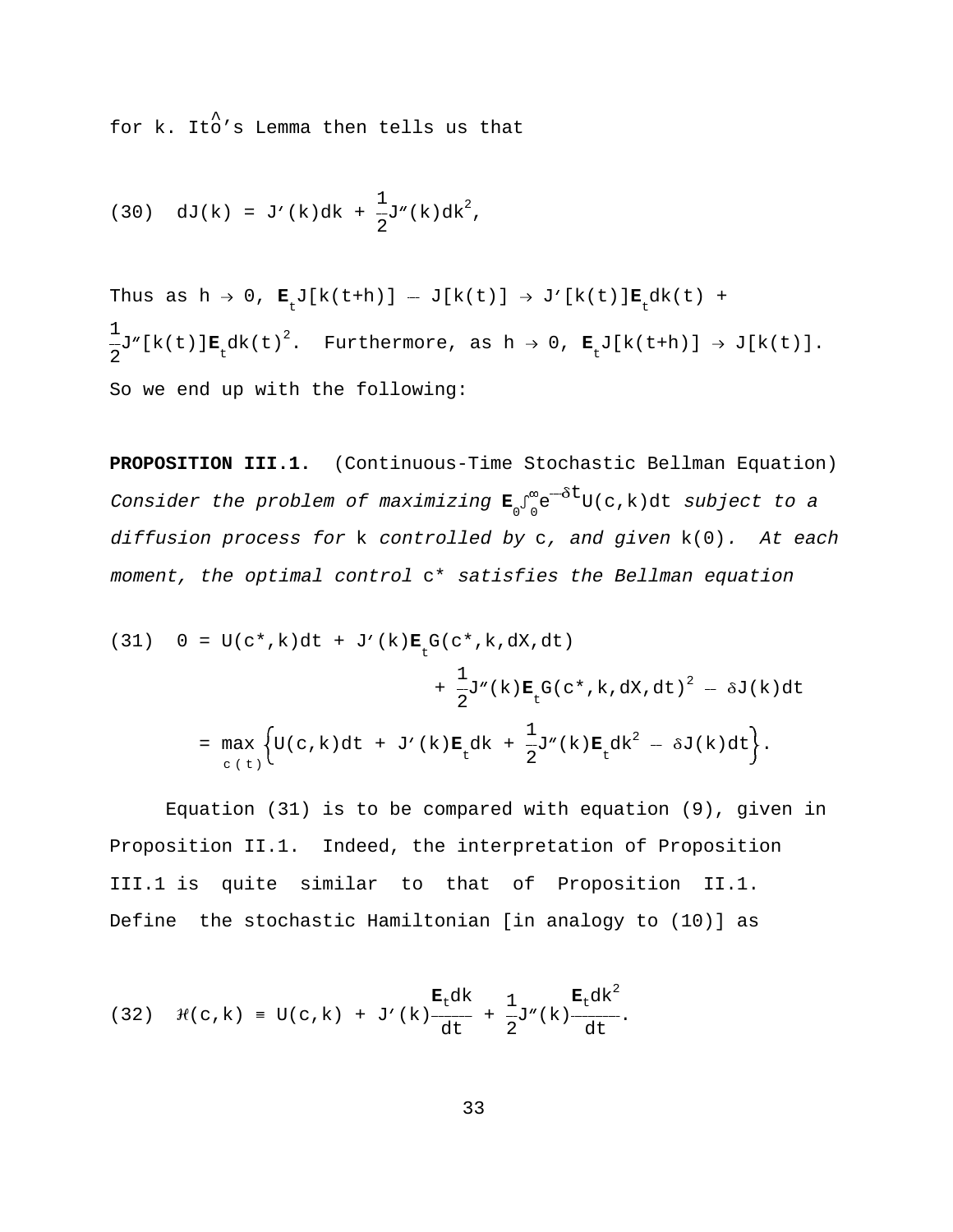The Hamiltonian has the same interpretation as (10), but with a stochastic twist. The effect of a given level of "savings" on next period's "capital stock" now is uncertain. Thus the Hamiltonian measures the expected flow value, in current utility terms, of the consumption-savings combination implied by the consumption choice c, given the predetermined (and known) value of k. The analogy will be clearer if you use (30) to write (32) as 18

$$
\mathcal{H}(c,k) = U(c,k) + \frac{\mathbf{E}_t dJ(k)}{dt},
$$

and if you use the ordinary chain rule to write the deterministic Hamiltonian (10) as  $U(c,k) + J'(k)\dot{k} = U(c,k) +$  $dJ(k)/dt$ .

The stochastic Bellman equation therefore implies the same rule as in the deterministic case, but in an expected-value sense. Once again, optimal consumption c\* satisfies (11),

$$
\mathcal{H}(c^*, k) = \max_{c} \{ \mathcal{H}(c, k) \} = \delta J(k).
$$

Rather than proceeding exactly as in our deterministic analysis, I will sacrifice generality for clarity and adopt a specific (but widely used) functional form for the continuous-

 $^{19}$ The notation in (32) and in the next line below is common. Since  $\mathbf{E}_\text{t}$ dk, for example, is deterministic, ( $\mathbf{E}_\text{t}$ dk)/dt can be viewed as the expected rate of change in k. Since diffusion processes aren't differentiable,  $\mathbf{E} \mathbf{_{t}}(\mathrm{d}\mathrm{k}/\mathrm{d}\mathrm{t})$  is in contrast a nonsensical expression.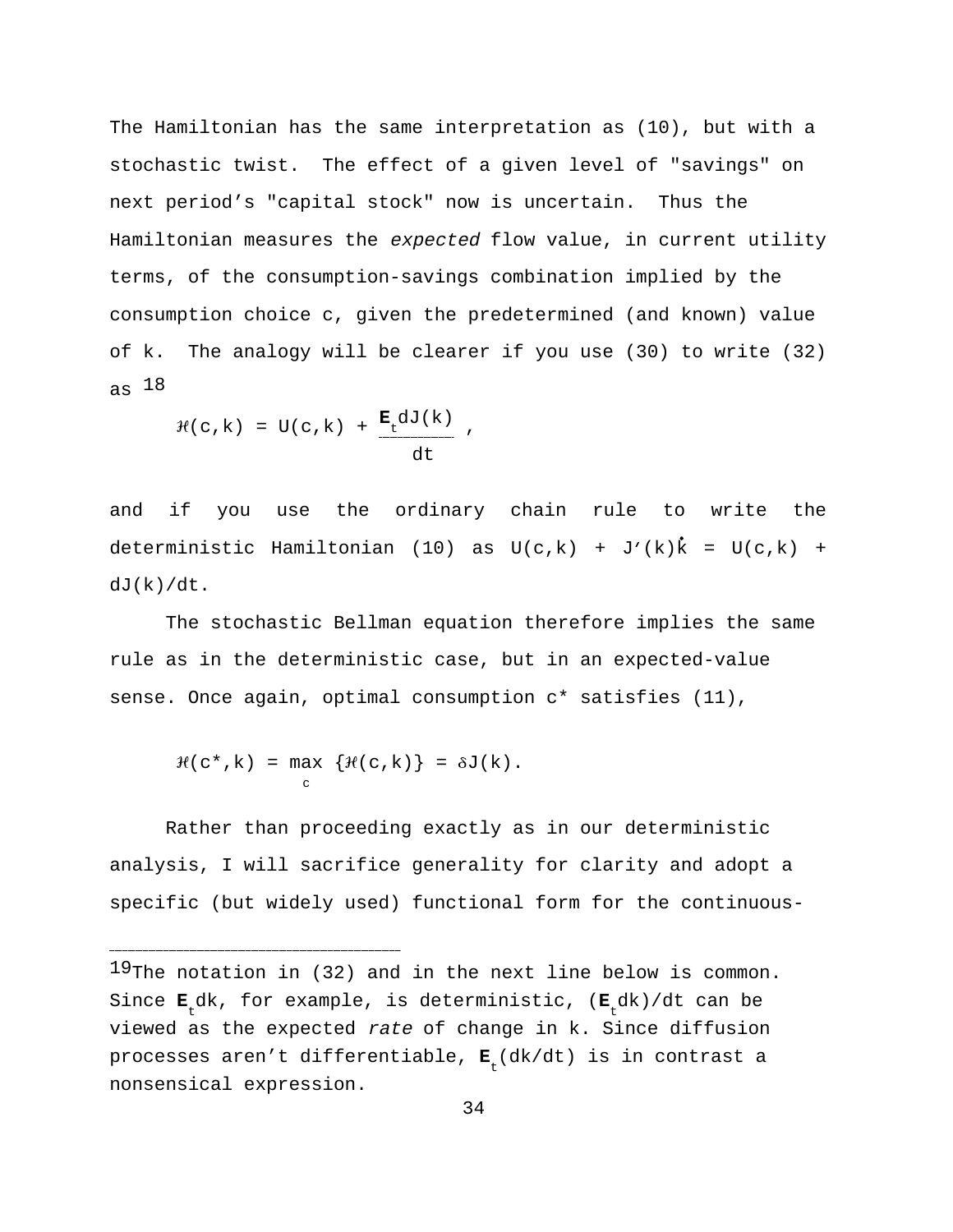time version of  $(20)$ ,  $dk = G(c, k, dX, dt)$ . I will assume the linear transition equation

 $(33)$  dk = kdX -- cdt =  $(rk - c)dt + \sigma kdz$ 

(since  $dX = rdt + \sigma dz$ ). What form does (31) now assume? To see this we have to calculate  $\mathbf{E}_t$ dk and  $\mathbf{E}_t$ dk<sup>2</sup>. It is clear from (33) that  $\mathbf{E}_{t}$ dk = (rk - c)dt. Invoking (25) and (26), and recalling that dt<sup>2</sup> = 0, we see that dk<sup>2</sup> =  $\mathbf{E}_t d k^2 = k^2 d x^2 - 2ckdXdt + c^2 dt^2 =$  $\mathfrak{\sigma}^2\texttt{k}^2$ dt. We thus conclude that c\* must solve

(34) 
$$
0 = \max_{c(t)} \Biggl\{ U(c,k) + J'(k)(rk - c) + \frac{1}{2} J''(k) k^2 \sigma^2 - \delta J(k) \Biggr\}.
$$

In principle this equation is no harder to analyze than was (9): the two are identical [if  $G(c,k) = rk - c$ ] aside from the additional second derivative term in  $(34)$ , due to Ito's Lemma. So we proceed as before, starting off by maximizing the Hamiltonian.

Since k is predetermined and known at each moment, the necessary condition for c\* to maximize the right hand of (34) is

(35)  $U_{\text{c}}(c^*, k) = J'(k)$ ,

which is the same as (12) because I've assumed here that  $G_{\overline{C}} = -1$ . We can also define the optimal policy function  $c^* = c(k)$ , just as before. By definition c(k) satisfies the equation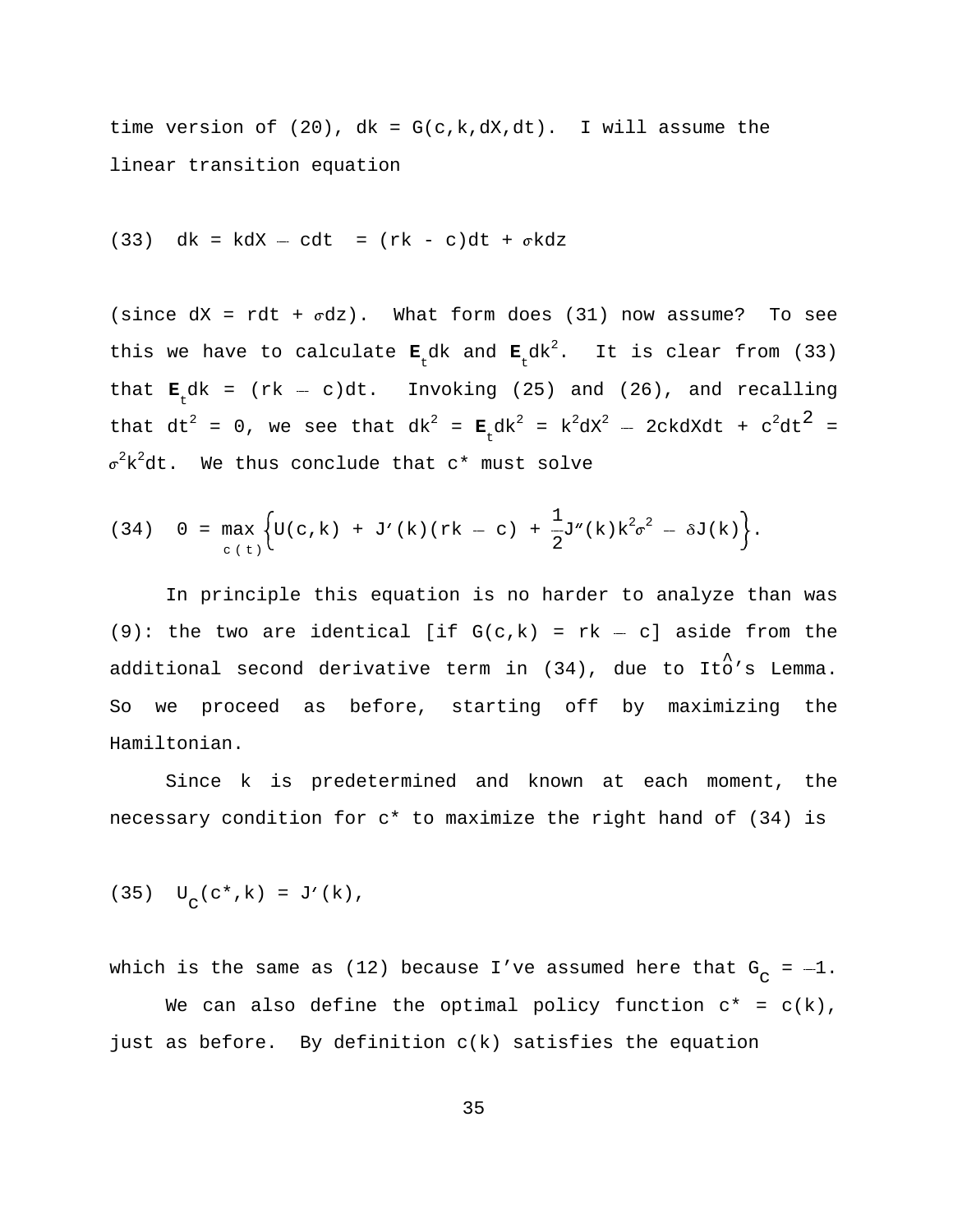(36) 
$$
0 = U[c(k),k] + J'(k)[rk - c(k)] + \frac{1}{2}J''(k)k^2\sigma^2 - \delta J(k).
$$

One would hope to understand better the implied dynamics of c by differentiating with respect to the state variable. The result is

(37) 
$$
U_{k}(c^{*}, k) + J'(k)(r - \delta) + J''(k)k\sigma^{2} + J''(k)(rk - c^{*}) + \frac{1}{2}J''(k)k^{2}\sigma^{2} = 0,
$$

where I've already applied the envelope condition (35).

It is tempting to give up in the face of all these second and third derivatives; but it is nonetheless possible to interpret (37) in familiar economic terms. Let's again define the shadow price of  $k$ ,  $\lambda$ , by

$$
\lambda \equiv J'(k).
$$

This shadow price is known at time t, but its change over the interval from t to t + dt is stochastic. Equation (37) differs from (13) only by taking this randomness into account; and by writing (37) in terms of  $\lambda$ , we can see precisely how this is done.

To do so we need two observations. First, Ito's Lemma discloses the stochastic differential of  $\lambda$  to be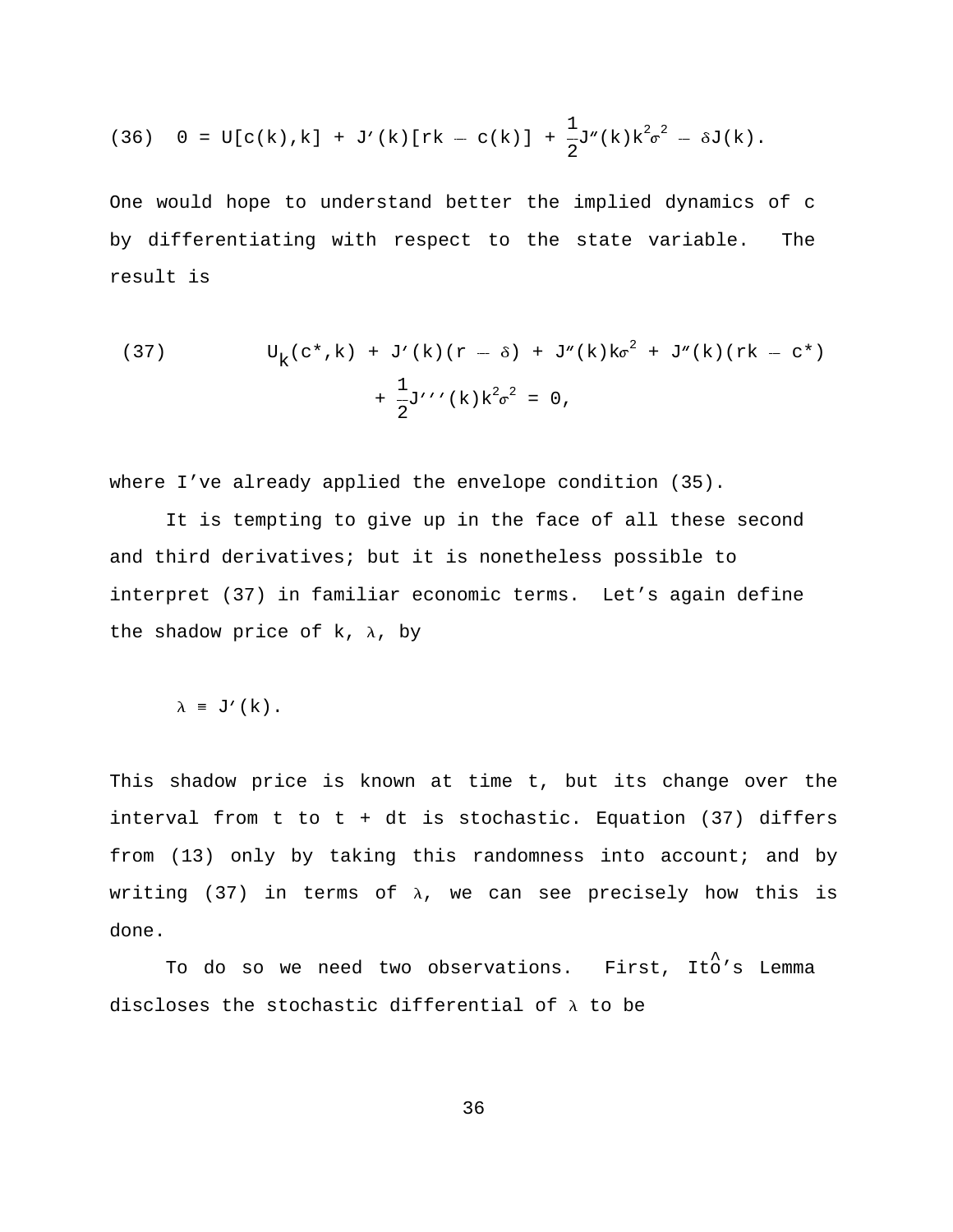(38) 
$$
d\lambda = dJ'(k) = J''(k)(kdx - cdt) + \frac{1}{2}J''(k)k^2\sigma^2 dt
$$

(verify this), so that

(39) 
$$
\frac{\mathbf{E} d\lambda}{\mathbf{t}} = J''(k) (rk - c) + \frac{1}{2} J''(k) k^2 \sigma^2.
$$

Second, the term  $J''(k)k\sigma^2$  in (37) can be expressed as

(40) 
$$
J''(k)k\sigma^2 = -J'(k)R(k)\sigma^2
$$
,

where  $R(k) = -J''(k)k/J'(k)$  should be interpreted as a coefficient of relative risk aversion.

Using (39) and (40), rewrite (37) in terms of  $\lambda = J'(k)$  as

$$
U_{k}(c*,k) + \lambda[r - R(k)\sigma^{2} - \delta] + \frac{E_{t}d\lambda}{dt},
$$

or, in analogy to (14), as

(41) 
$$
\frac{U_k + \lambda [r - R(k)\sigma^2/2] + [(\mathbf{E}_t d\lambda)/dt - \lambda R(k)\sigma^2/2]}{\lambda} = \delta,
$$

To compare (41) with (14), notice that under the linear transition equation (33), r corresponds to the expected value of  $G_k$ ; we adjust this expectation downward for risk by subtracting the product of the risk-aversion coefficient and  $\sigma^2/2$ . An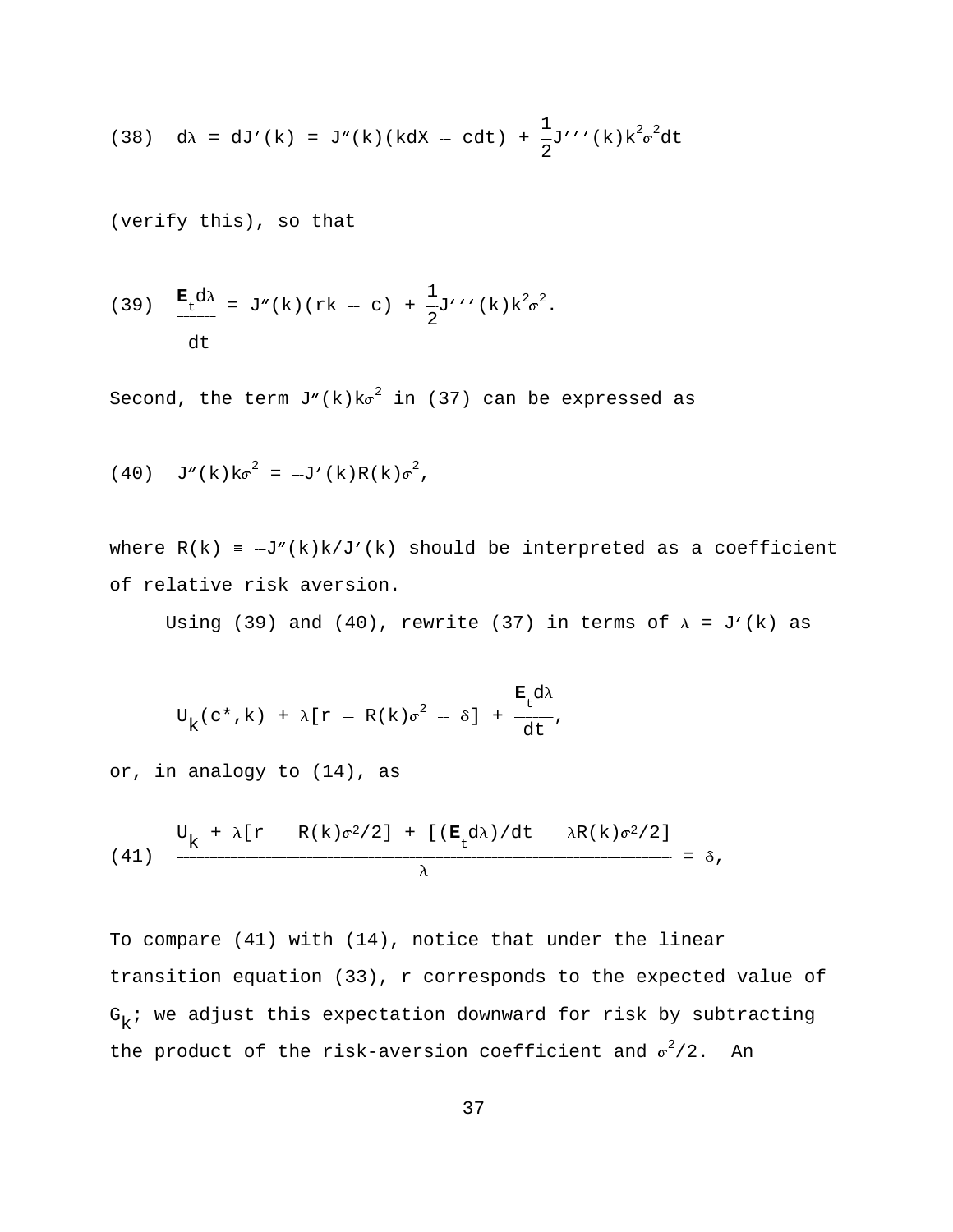identical risk adjustment is made to the expected "capital gains" term,  $(\mathbf{E}_t d\lambda)/dt$ . Otherwise, the equation is the same as  $(14)$ , and has a corresponding "efficient asset price" interpretation.

------------------------------------------------------------------------------------------------------------------------------------------------------------------------------------------------------------------------------------------------------------------------------------------------------------------------------------------------------------------------------------------------

## **Example**

An individual maximizes the expected discounted utility of consumption,  $\mathbf{E} \int_{0}^{\infty} e^{-\delta t} U(c) dt$ , subject to a stochastic capital accumulation constraint that looks like (33):

 $dk = r k dt + \sigma k dz - c dt$ ,  $k(0)$  given.

What is the meaning of this savings constraint? Capital has a mean marginal product of r, but its realized marginal product fluctuates around r according to a white-noise process with instantaneous variance  $\sigma^2$ . The flow utility function is

$$
U(c) = \frac{c^{1-(1/\epsilon)} - 1}{1 - (1/\epsilon)},
$$

as in the second part of the last section's example.

To solve the problem I'll make the same guess as before, that the optimal consumption policy function is  $c(k) = \eta k$  for an appropriate  $\eta$ . As will be shown below--and as was the case in a deterministic setting--the value function  $J(k)$  is a linear function of  $k^{1-(1/\epsilon)}$ , making the risk aversion coefficient R(k)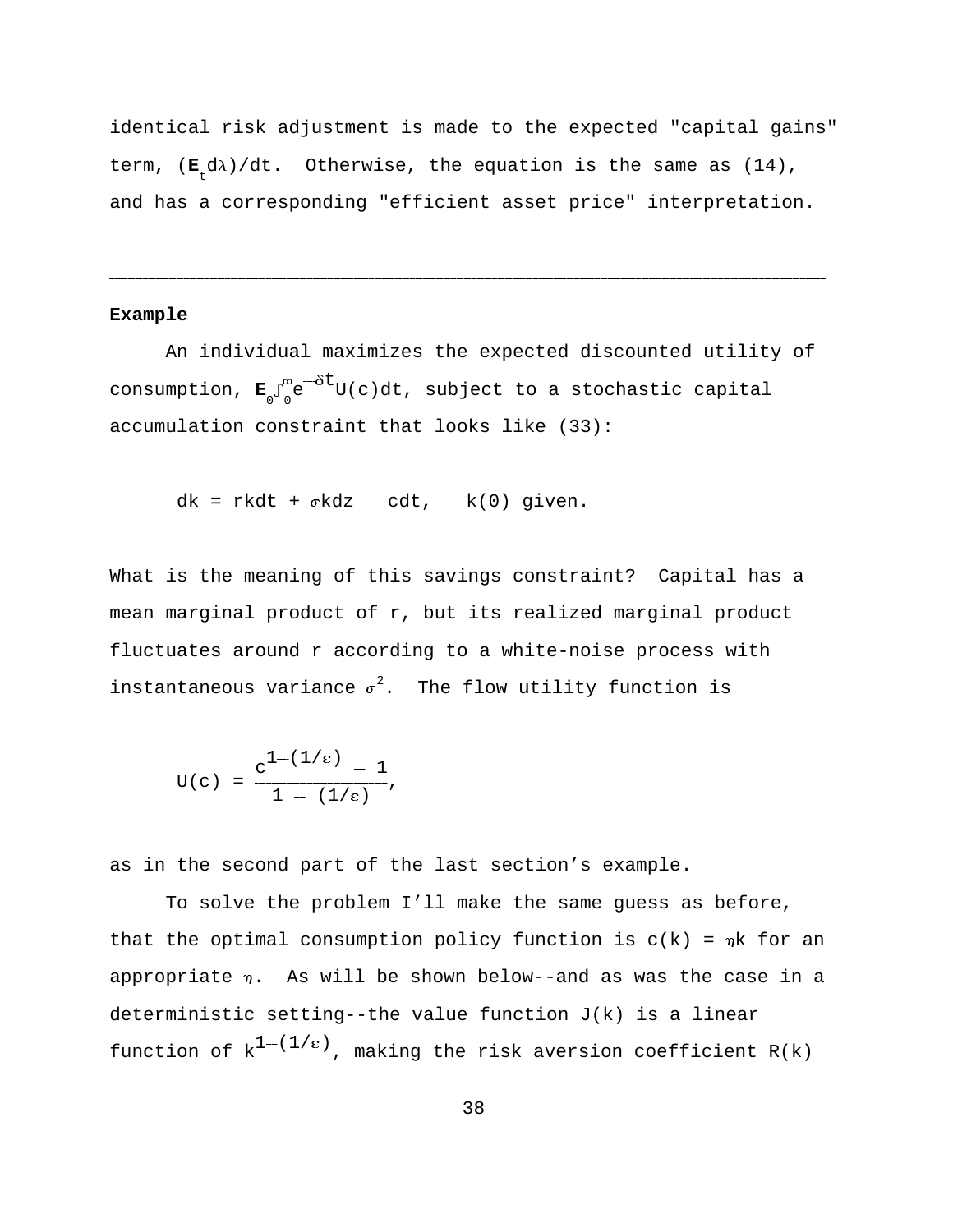defined after (40) a constant,  $R = 1/\varepsilon$ . For now I will assume this, leaving the justification until the end.

How can we compute  $\eta$  in the policy function  $c(k) = \eta k$ ? The argument parallels our earlier discussion of the nonstochastic case, which you may wish to review at this point.

Start by thinking about the implications of the postulated policy function for the dynamics of capital. If  $c(k) = \eta k$ , then

dk = rkdt +  $\sigma$ kdz - c(k)dt = (r -  $\eta$ )kdt +  $\sigma$ kdz.

But as optimal c is proportional to k,

 $dc = (r - \eta)cdt + \sigma cdz.$ 

Above we defined  $\lambda$  as J'(k); but first-order condition (35) implies that  $\lambda = U'(c) = c^{-1/\epsilon}$ . Application of Ito's Lemma to  $\lambda$  $= c^{-1/\epsilon}$  leads to

$$
d\lambda = -\left(\frac{1}{\epsilon}\right) c^{-1-(1/\epsilon)} dc + \left(\frac{1}{2}\right)\left(\frac{1}{\epsilon}\right)\left(1 + \frac{1}{\epsilon}\right) c^{-2-(1/\epsilon)} dc^2.
$$

Because we've already established that  $\mathbf{E}_{\mathsf{t}}^{\mathsf{d}}$ dc = (r --  $\eta$ )cdt and that  $dc^2 = \sigma^2 c^2 dt$ , we infer from the equation above that

$$
\frac{E_t d\lambda}{dt} = \frac{c^{-(1/\epsilon)}}{\epsilon} \left[ \eta - r + \left( \frac{1}{2} \right) \left( 1 + \frac{1}{\epsilon} \right) \sigma^2 \right]
$$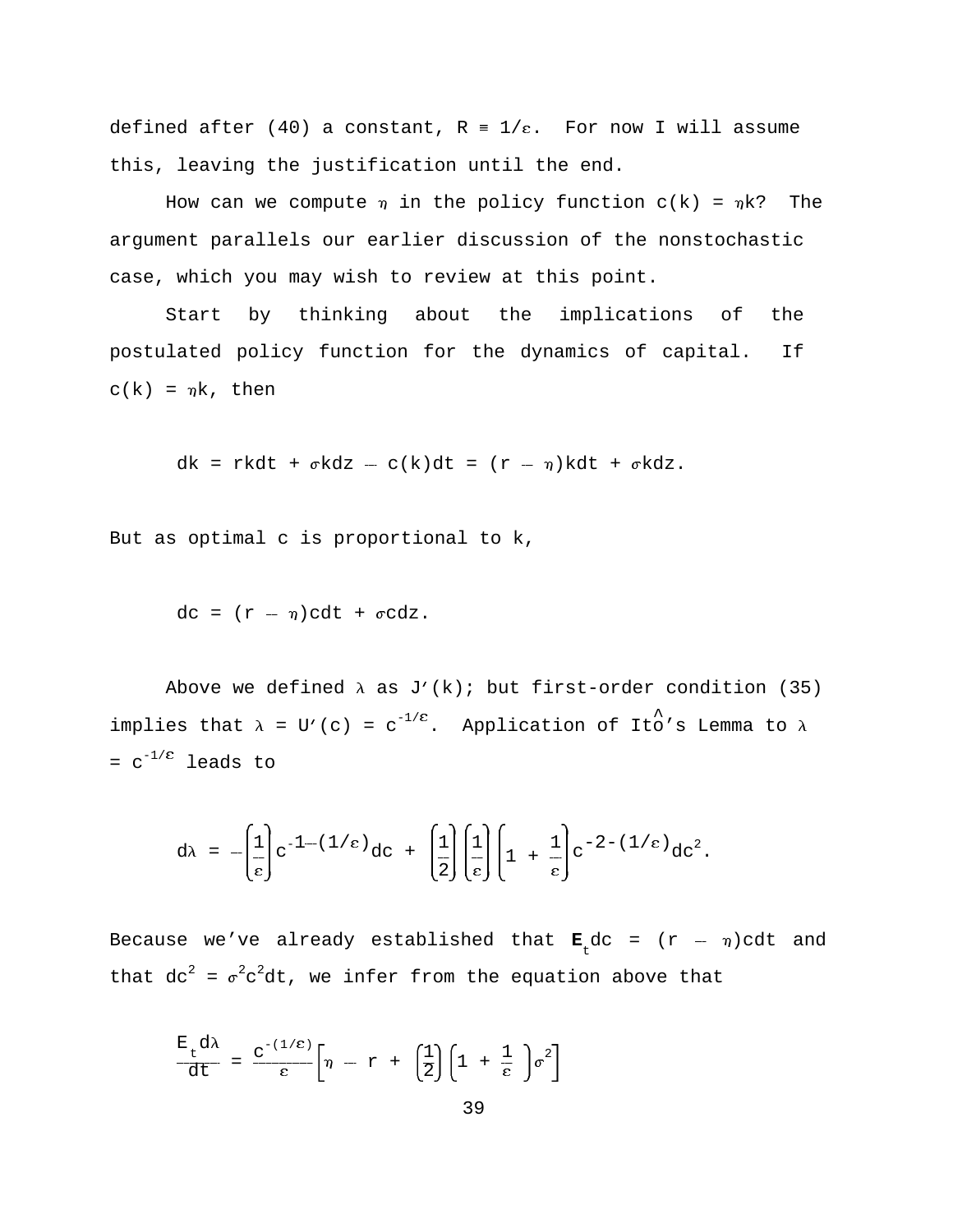But there is an alternative way of describing the dynamics of  $\lambda$ : equation (41) can be written here as

$$
\frac{\mathbf{E}_t d\lambda}{dt} = \lambda [\delta - (r - R\sigma^2)] = c^{-1/\epsilon} [\delta - (r - \sigma^2/\epsilon)].
$$

So we have derived two potentially different equations for  $(\mathbf{E}_t d\lambda)/dt$ ; clearly the two are mutually consistent if and only if

$$
[\delta - (r - \sigma^2/\varepsilon)] = \left[\frac{1}{\varepsilon}\right] \left[\eta - r + \left[\frac{1}{2}\right] \left(1 + \frac{1}{\varepsilon}\right) \sigma^2\right],
$$

or, solving for  $\eta$ , if and only if

$$
\eta = r - \varepsilon (r - \delta) + \frac{(\varepsilon - 1)}{2\varepsilon} \sigma^2.
$$

The implied consumption rule is similar to the one that arose in the nonstochastic example analyzed earlier, but it corrects for the unpredictable component of the return to capital. (Notice that we again obtain  $\eta = \delta$  if  $\epsilon = 1$ .) The analogy with (16) will be clearest if the rule is written as

(42) 
$$
\eta = (1 - \varepsilon)(r - \frac{1}{2}R\sigma^2) + \varepsilon\delta.
$$

In  $(42)$ ,  $\eta$  appears as the weighted average of the time-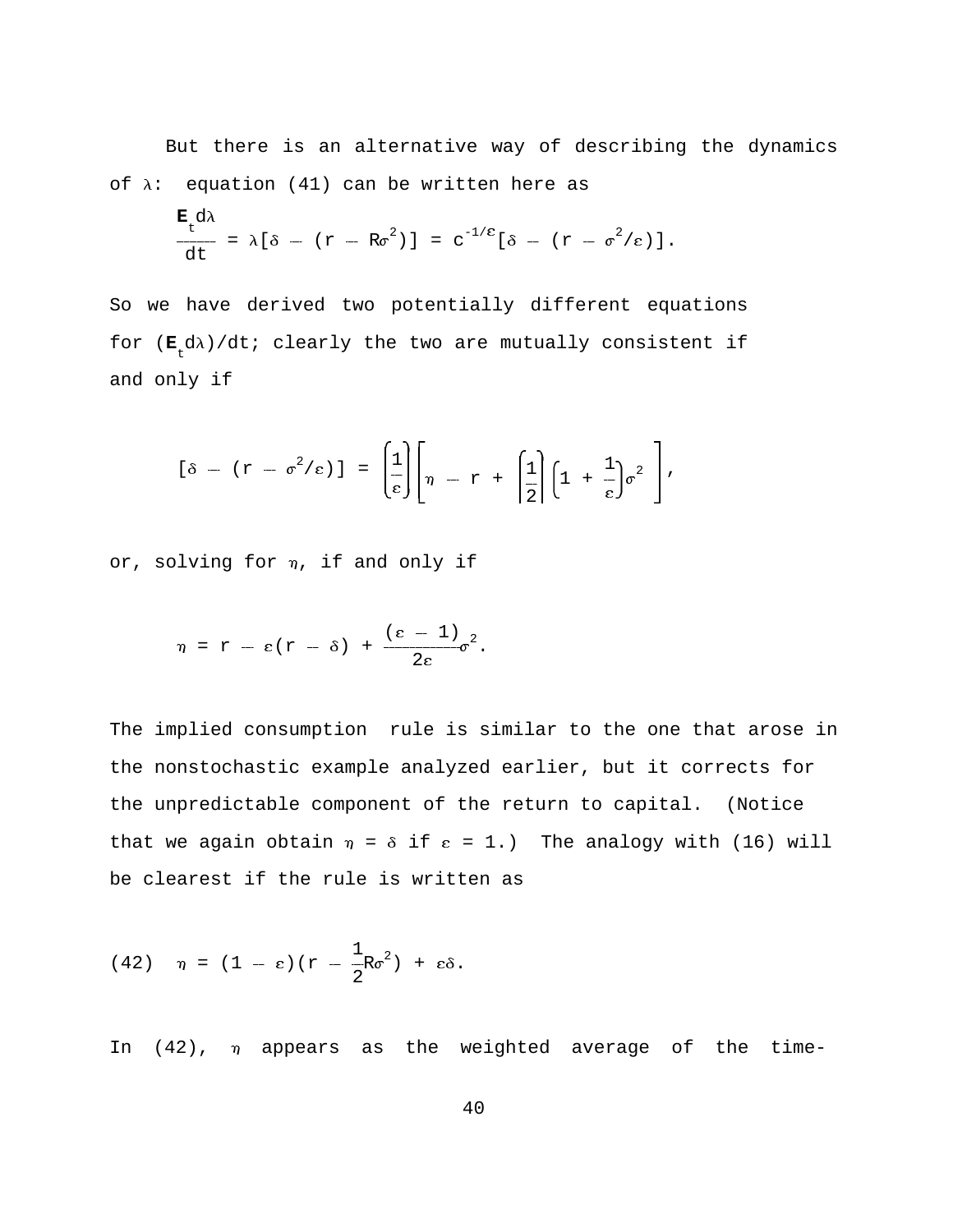preference rate and a risk-adjusted expected return on investment.

Problems still arise if  $\eta \leq 0$ . In these cases an optimum fails to exist, for reasons essentially the same as those discussed in section II's example.

As a final exercise let's calculate the value function  $J(k)$ and confirm the assumption about its form on which I've based my analysis of the optimal consumption policy function. In the process we'll learn some more about the importance of Ito's Lemma. One way to approach this task is to calculate the (random) path for k under an optimal consumption plan, observe that the optimal contingency rule for consumption is  $c = \eta k$ , and then use this formula to compute the optimal (random) consumption path and lifetime expected utility. Indeed, we took a very similar tack in the deterministic case. So we start by asking what the optimal transition equation for the capital stock,  $dk = (r \eta$ )kdt +  $\sigma$ dz, implies for the level of k. [Throughout the following discussion, you should understand that  $\eta$  is as specified by (42).]

Observe first that the optimal capital-stock transition equation can be written as

 $dk/k = (r - \eta)dt + \sigma dz$ .

A crucial warning. You might think that dk/k is the same thing as  $dlog(k)$ , as in the ordinary calculus. If this were true, we

41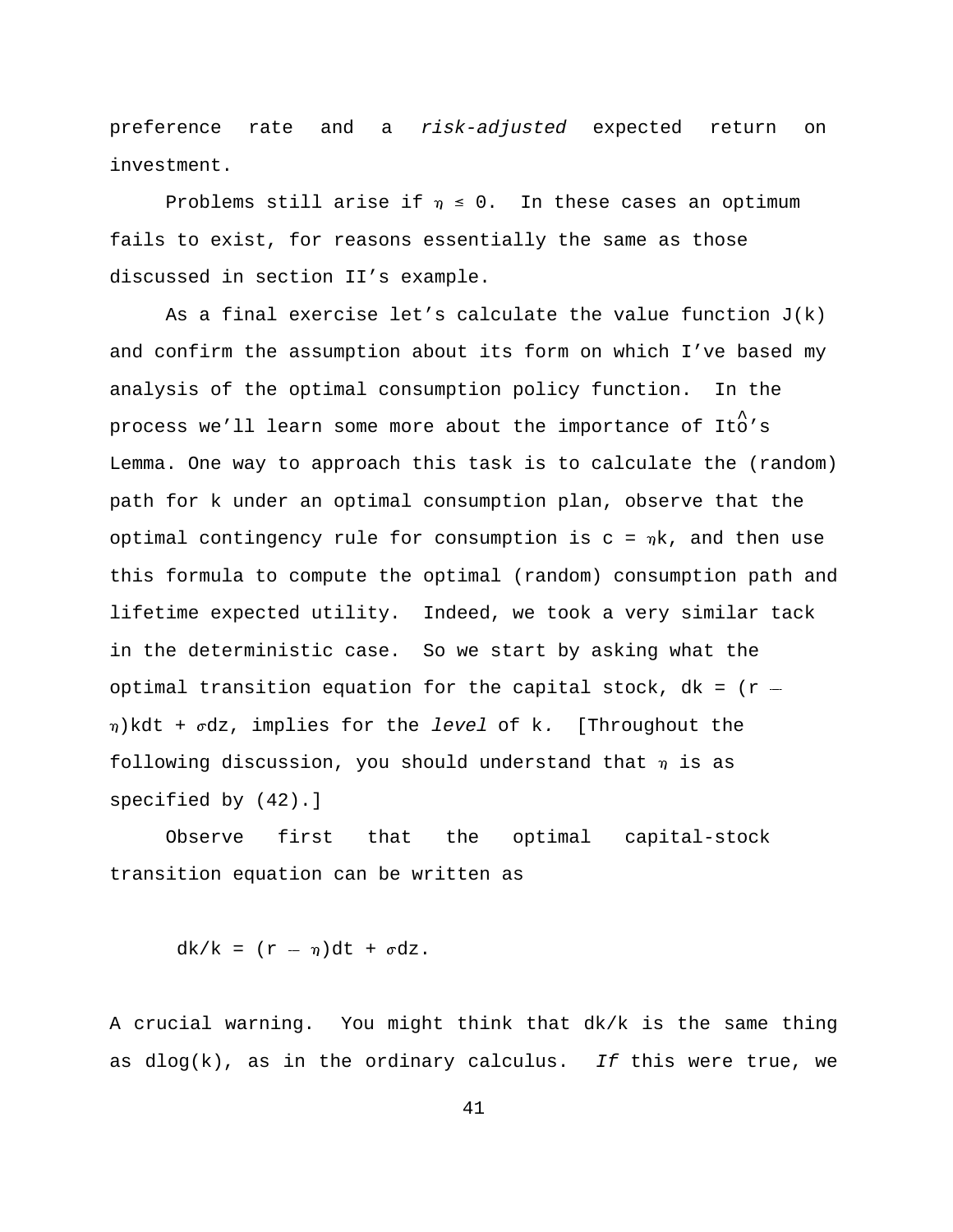would conclude that the capital stock follows the stochastic process

$$
\log[k(t)] = \log[k(0)] + (r - \eta)t + \sigma \int_{0}^{t} dz(s),
$$

or, equivalently, that

$$
k(t) = k(0)e^{(r-\eta)t} + \sigma[z(t)-z(0)].
$$

But this is incorrect. Ito's Lemma tells us that dlog(k) =  $1$   $1 \leq d$   $1 \leq d$   $\frac{1}{2}$   $\sigma^2$   $d$   $t$  =  $(r - \eta - \frac{1}{2}\sigma^2)$   $d$   $t$  +  $\sigma$   $d$   $z$ . [The reason for this 2 2 divergence is Jensen's Inequality--log( $\cdot$ ) is a strictly concave function.] It follows that the formula for k(t) below is the right one:

(43) 
$$
k(t) = k(0)e^{(r-\eta-\sigma^2/2)t} + \sigma[z(t)-z(0)].
$$

At an optimum, k(t) will be conditionally lognormally distributed, with an expected growth rate of  $r - \eta$ :  $\mathbf{E}_0^{\text{}}k(t) / k(0)$  =  $e^{(r-\eta)t}$  20

As a result of  $(43)$ , the value function at  $t = 0$  is

 $^{20}$ If X is a normal random variable with mean  $\mu$  and variance  $\sigma^2$ , e<sup>X</sup> is said to be lognormally distributed. The key fact about lognormals that is used repeatedly is that when X is normal,

$$
\mathbf{E}e^{X} = e^{\mu + \sigma^2/2}.
$$

------------------------------------------------------------------------------------------------------------------------------------------------------------

For a proof, see any good statistics text.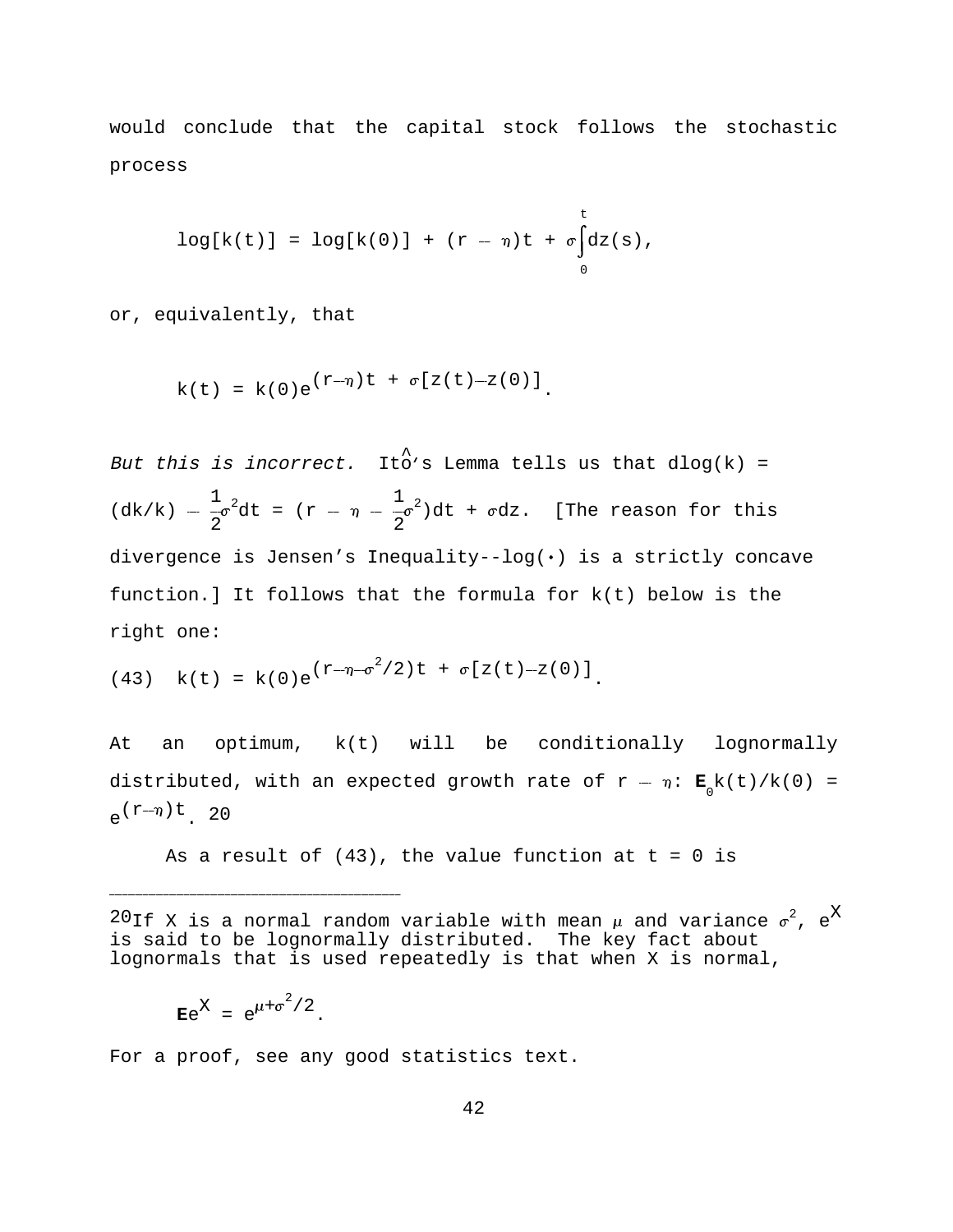$$
J[k(0)] = \left[1 - \frac{1}{\epsilon}\right]^{-1} \mathbf{E}_0 \left\{\int e^{-\delta t} [\eta k(t)]^{1-(1/\epsilon)} dt - \frac{1}{\delta} \right\}
$$

$$
= \left[1 - \frac{1}{\epsilon}\right]^{-1} \left\{\int e^{-\delta t} \mathbf{E}_0 \left[\eta k(0) e^{(r-\eta-\sigma^2/2)t + \sigma[z(t)-z(0)]}\right]^{1-(1/\epsilon)} dt - \frac{1}{\delta}\right\}
$$

$$
= \left[1 - \frac{1}{\epsilon}\right]^{-1} \left\{ \left[\eta k(0)\right]^{1 - (1/\epsilon)} \int_{0}^{\infty} e^{-\delta t} e^{[1 - (1/\epsilon)](r - \eta - \sigma^2/2\epsilon)t} dt - \frac{1}{\delta} \right\}
$$

$$
= \left[1 - \frac{1}{\epsilon}\right]^{-1} \left\{\frac{\left[\eta k(0)\right]^{1-(1/\epsilon)}}{\delta - (\epsilon - 1)(\tau - R\sigma^2/2 - \delta)} - \frac{1}{\delta}\right\}.
$$

You'll recognize the final product above as the same formula for  $J[k(0)]$  that we encountered on p. 16 above, with the sole amendment that the risk-adjusted expected return  $r - R\sigma^2/2$ replaces r everywhere [including in  $\eta$ ; recall (42)]. <sup>21</sup> Because  $\delta - (\epsilon - 1)(r - R\sigma^2/2 - \delta) = \eta$ ,  $\eta > 0$  ensures convergence of the integral defining J(k). Finally, J(k) is a linear function of  $k^{1-(1/\epsilon)}$ , as claimed earlier.

There is another, more direct way to find the value

 $^{21}$ To move from the second to the third equality above, I used the fact that the normal random variable  $[1 - (1/\epsilon)]\sigma[z(t) - z(0)]$  has mean zero and variance  $[1 - (1/\varepsilon)]^2 \sigma^2 t$  conditional on  $t = 0$ information.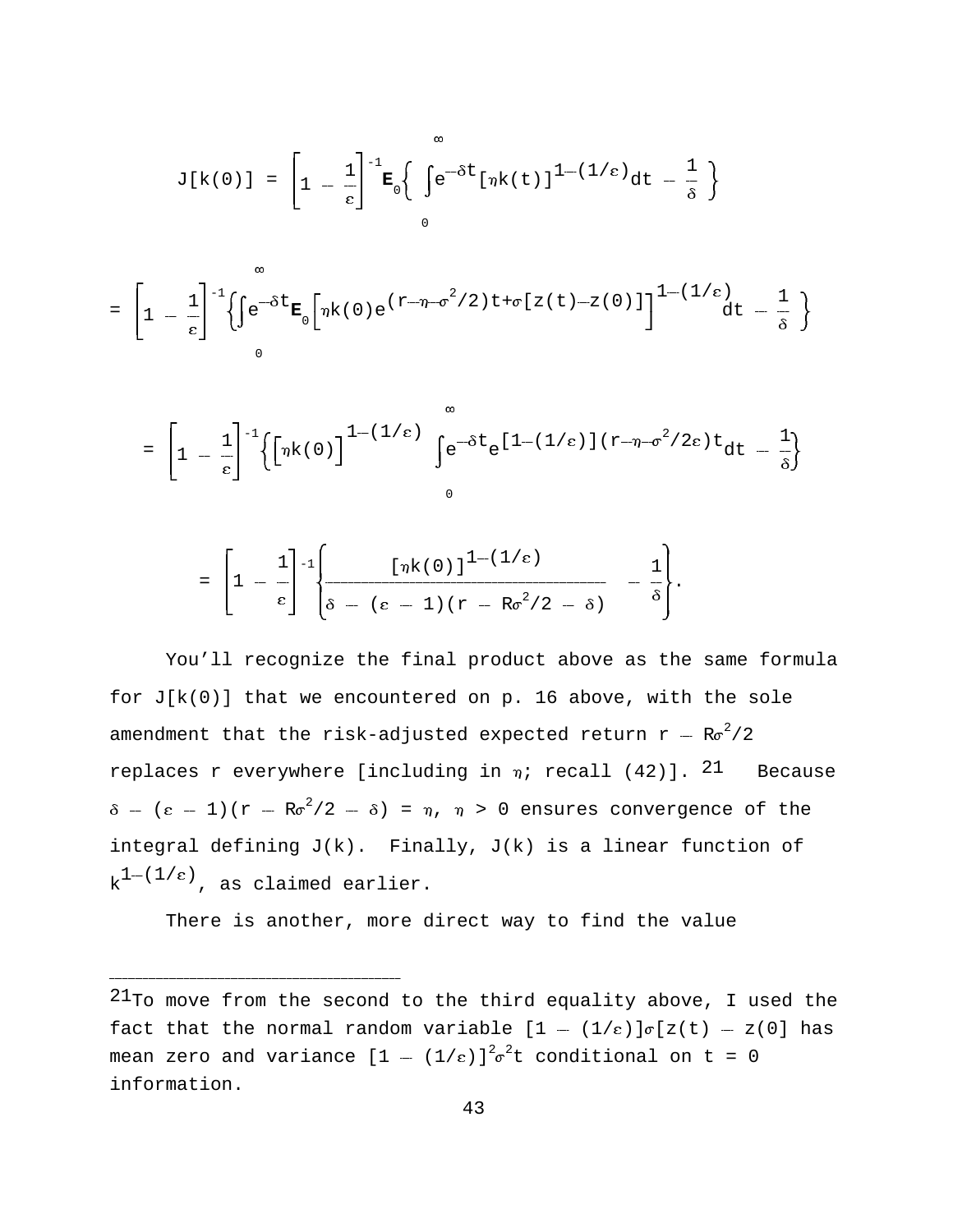function, one that also applies in the deterministic case. [Had we known the value function in advance, we could have used (35) to compute the consumption function without trial-and-error guesses.] By (35), the optimal control must satisfy

$$
c(k) = J'(k)^{-\epsilon}.
$$

Thus by (34),

$$
0 = \frac{[\text{J}'(k)]^{1-\epsilon}}{1 - (1/\epsilon)} + \text{J}'(k)[rk - J'(k)^{-\epsilon}] + \frac{1}{2}J''(k)k^{2}\sigma^{2} - \delta J(k).
$$

This is just an ordinary second-order differential equation which in principle can be solved for the variable  $J(k)$ . You may wish to verify that the value function  $J(k)$  we derived above is indeed a solution. To do the nonstochastic case, simply set  $\sigma^2 = 0$ .

------------------------------------------------------------------------------------------------------------------------------------------------------------------------------------------------------------------------------------------------------------------------------------------------------------------------------------------------------------------------------------------------------

The similarities between this example and its deterministic analogue are striking. They are not always so direct. Nonetheless, it is noteworthy that for the linear state transition equation considered above, there exists a stochastic version of Pontryagin's Maximum Principle. One could attack the problem in full generality,  $22$  but as my goal here is the more modest one of illustrating the basic idea, I will spare you this.

 $^{22}$ As does Jean-Michel Bismut, "Growth and the Optimal Intertemporal Allocation of Risks," Journal of Economic Theory 10 (April 1975): 239-257.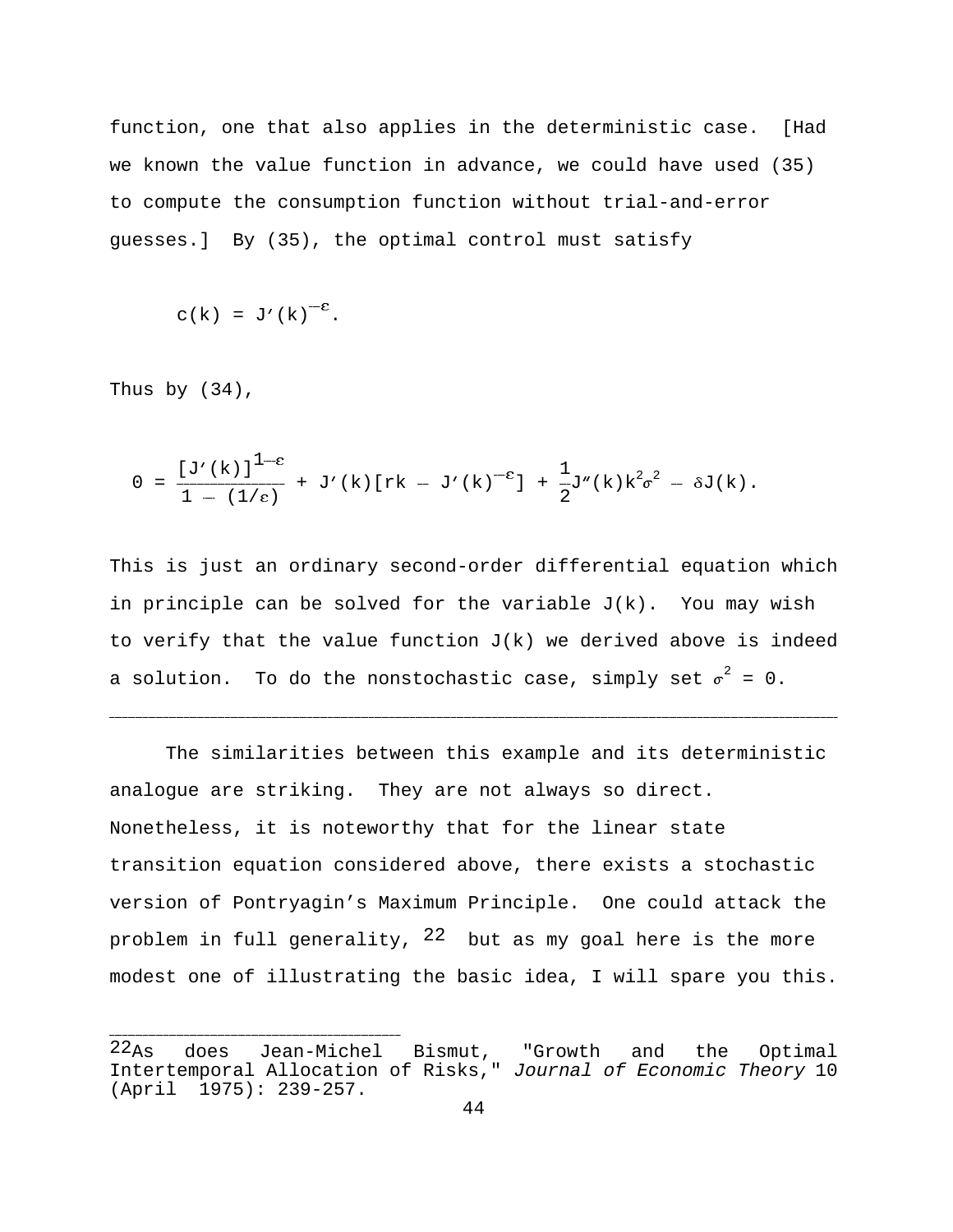**PROPOSITION III.2.** (Stochastic Maximum Principle) Let c\*(t) solve the problem of maximizing

$$
\mathbf{E}_0 \int_0^\infty e^{-\delta(s-t)} U[c(s), k(s)] ds
$$

subject to the transition equation

$$
dk(t) = rk(t)dt + \sigma k(t)dz(t) - c(t)dt, \qquad k(0) \text{ given},
$$

where  $z(t)$  is a standard Gaussian diffusion. Then there exist costate variables  $\lambda(t)$  such that if  $\zeta(t)$  is the instantaneous conditional covariance of  $\lambda(t)$  and  $z(t)$ , the risk-adjusted Hamiltonian

$$
\widetilde{\mathcal{H}}[c,k(t),\lambda(t),\zeta(t)] \equiv U[c,k(t)] + \lambda(t)[rk(t) - c] + \zeta(t)\sigma k(t)
$$

is maximized at  $c = c^*(t)$  given  $\lambda(t)$ ,  $\zeta(t)$ , and  $k(t)$ ; that is,

(44) 
$$
\frac{\partial \widetilde{\mathcal{H}}}{\partial c}(c^*, k, \lambda, \zeta) = U_c(c^*, k) - \lambda = 0
$$

at all times (assuming an interior solution). Furthermore, the costate variable obeys the stochastic differential equation

(45) 
$$
d\lambda = \lambda \delta dt - \frac{\partial \tilde{\mathcal{H}}}{\partial k} (c^*, k, \lambda, \zeta) dt + \zeta dz
$$
  

$$
= \lambda \delta dt - [U_k(c^*, k) + \lambda r + \zeta \sigma] dt + \zeta dz
$$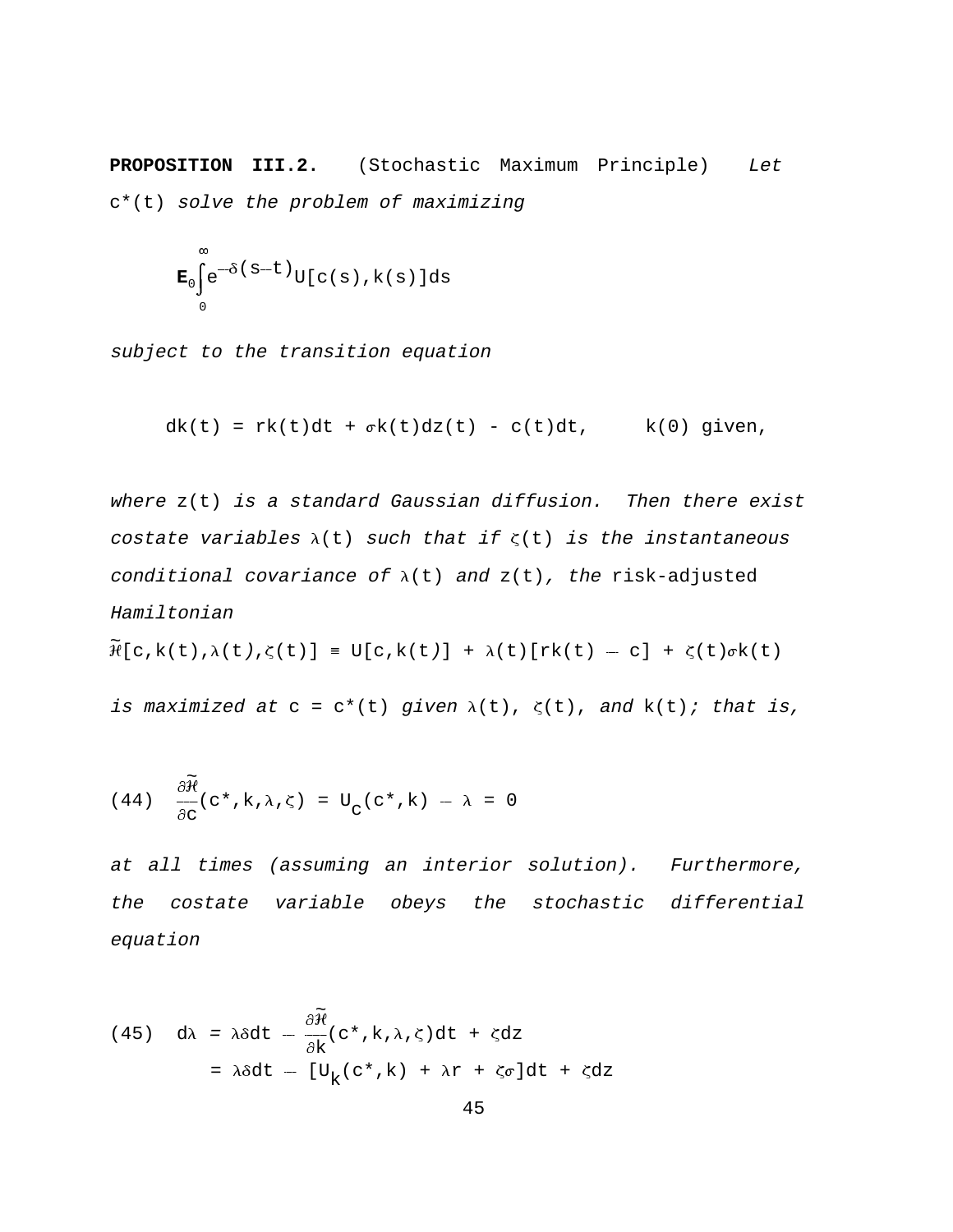for  $dk = r k dt - c * dt + \sigma k dz$  and  $k(0)$  given

To understand how this proposition follows from our earlier discussion, observe first that because  $\lambda$  will again equal J'(k), the instantaneous conditional covariance of  $\lambda(t)$ and  $z(t)$  can be seen from  $(25)$ ,  $(26)$ , and  $(38)$  to be

(46) 
$$
\zeta = (\mathbf{E}_t d \lambda dz) / dt = J''(k) \sigma k
$$
.

Thus, with reference to the definition (32) of the unadjusted stochastic Hamiltonian, given here by

$$
\mathcal{H}(c,k) = U(c,k) + J'(k)(rk - c) + \frac{1}{2}J''(k)\sigma^{2}k^{2},
$$

we have

$$
\widetilde{\mathcal{H}}(c, k, \lambda, \zeta) = \mathcal{H}(c, k) + \frac{1}{2}J''(k)\sigma^2 k^2 = \mathcal{H}(c, k) - \lambda R(k)\sigma^2 k/2,
$$

where  $R(k)$  is the relative risk-aversion coefficient defined above. Accordingly, we can interpret  $\widetilde{H}$  as the expected instantaneous flow of value minus a premium that measures the riskiness of the stock of capital currently held.

With (46) in hand it is easy to check the prescriptions of the Stochastic Maximum Principle against the results we've already derived through other arguments. Clearly (44) corresponds directly to (35). Likewise, if you multiply (37) by